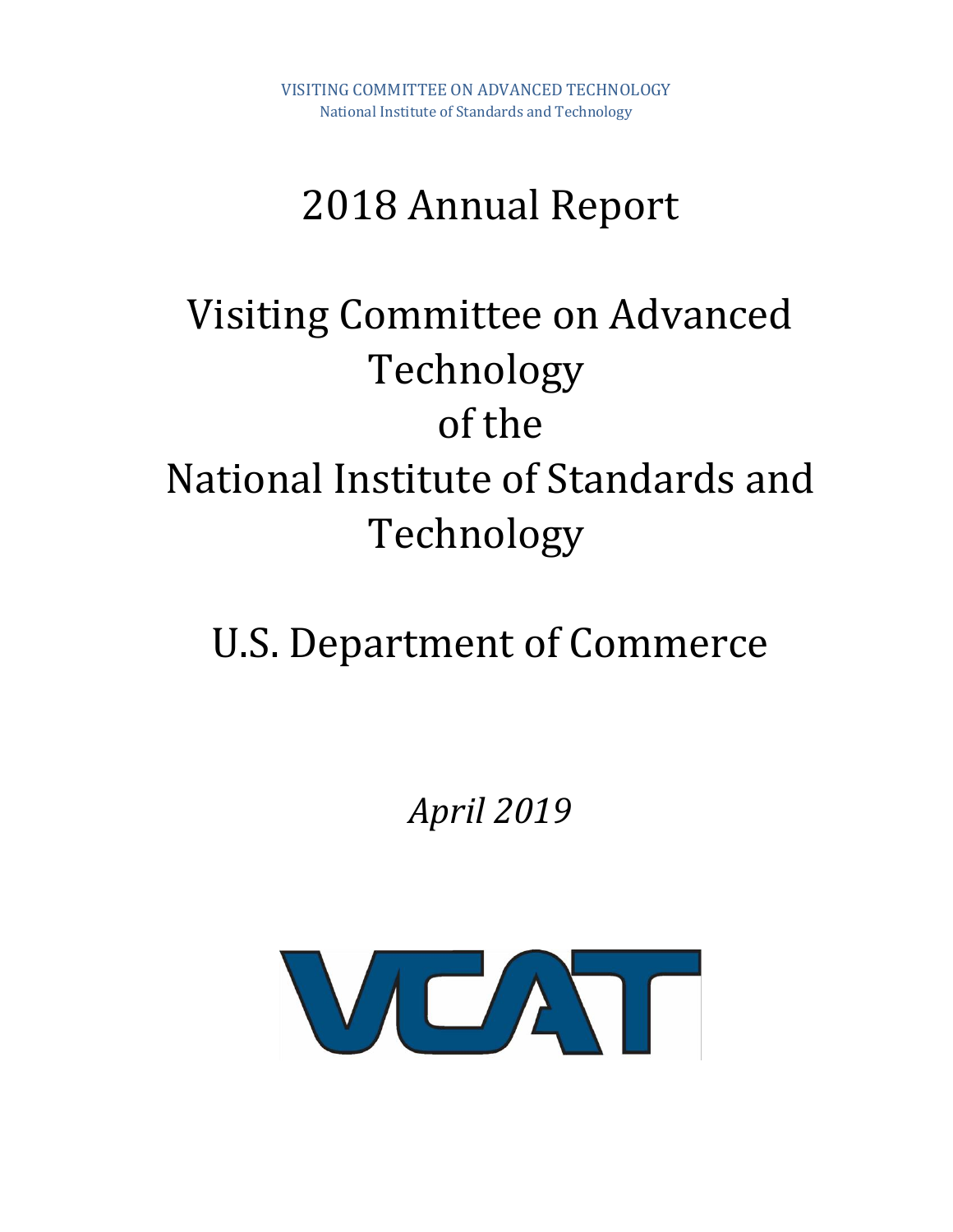# <span id="page-1-0"></span>**Preface**

The Visiting Committee on Advanced Technology (VCAT or the Committee) of the National Institute of Standards and Technology (NIST or the Institute) was established in its present form by the Omnibus Trade and Competitiveness Act of 1988 and updated by the America COMPETES Act in 2007 and the American Innovation and Competitiveness Act of 2017. The VCAT is a Federal Advisory Committee Act (FACA) committee and its charter includes reviewing and making recommendations regarding general policy for NIST, its organization, budget, and programs within the framework of applicable national policies as set forth by the president and the Congress. This 2018 annual report covers the period from the beginning of March 2018 through February 2019.

The Committee reviews the Institute's strategic direction, performance and policies, and provides the Secretary of Commerce, Congress, and other stakeholders with information on the value and relevance of NIST's programs to the U.S. science and technology base and to the economy. At the first meeting of each year, the Director of NIST proposes areas of focus to the Committee and agreement is reached on a program for the year. Over the past year, the Committee has been active in assessing NIST's contributions to and progress in the following areas:

- ➢ NIST programs in emerging technologies and national priorities
	- o Quantum Information Science
	- o Artificial Intelligence
	- o Advanced Communications
	- o Cybersecurity
	- o Advanced Manufacturing
- ➢ NIST efforts to strengthen Technology Transfer
	- o The Return on Investment Initiative
	- o The NIST-on-A-Chip Program
- $\triangleright$  NIST facility needs and ongoing renovation projects in both Gaithersburg and Boulder

The Committee reviews a significant portion of NIST programs through direct discussion with NIST leaders, scientists, and engineers. Reactions and observations of the Committee members are presented candidly to the NIST senior management and other attendees at each meeting. This feedback encourages continuous improvement in key areas in the overall operation. The Committee also visits various NIST laboratories and satellite facilities to discuss research projects directly with the technical staff. These laboratory tours help the Committee to assess the impact of NIST research, progress towards achieving research goals, the quality of the staff, institutional culture – especially related to safety and security - and the efficacy of the facility infrastructure.

Under the Committee charter, the Director of NIST appoints the VCAT members. Members are selected on a clear, standardized basis, in accordance with applicable Department of Commerce guidance. Members are selected solely on the basis of established records of distinguished service; provide representation of a cross-section of traditional and emerging U.S. industries; and are eminent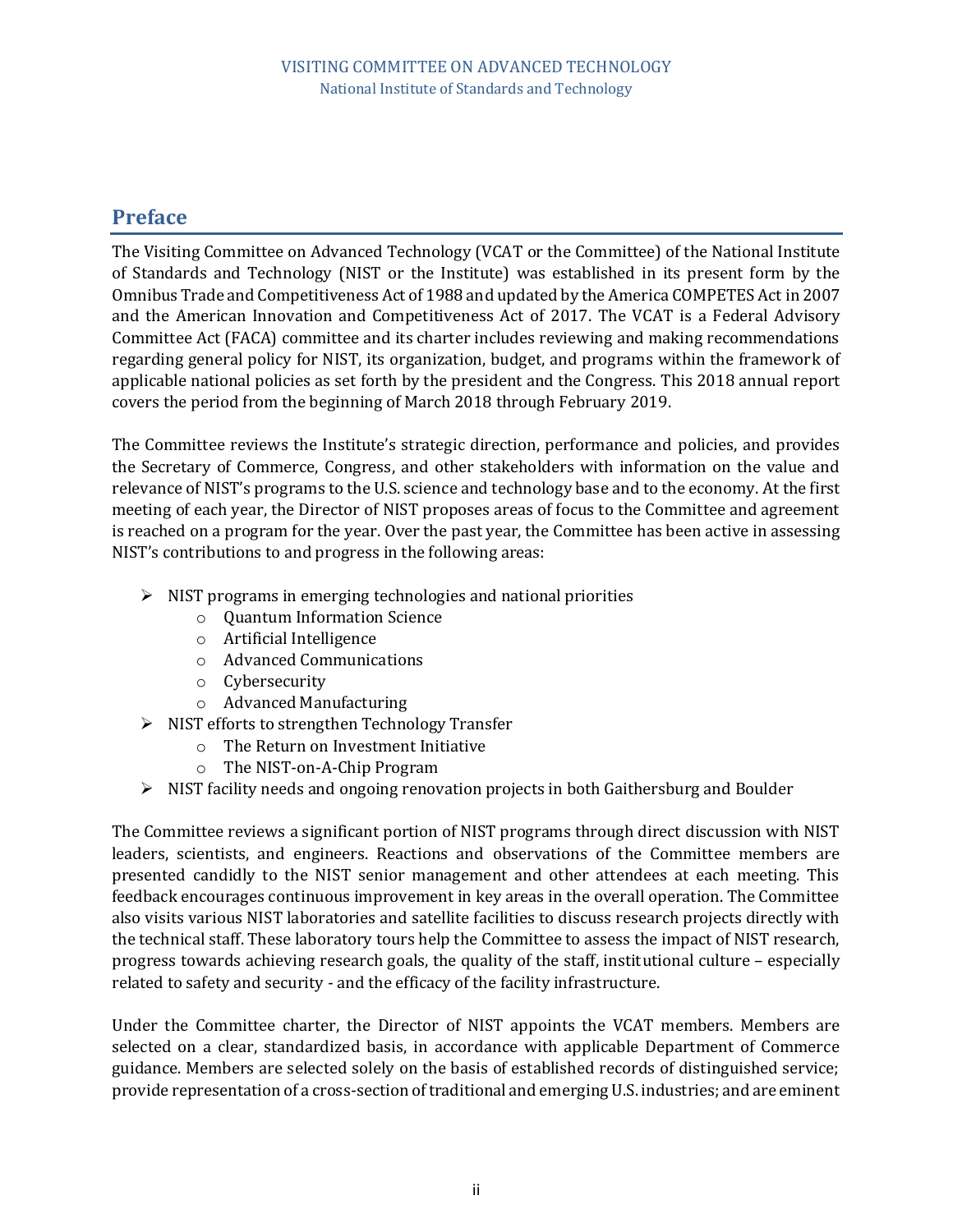#### VISITING COMMITTEE ON ADVANCED TECHNOLOGY National Institute of Standards and Technology

in fields such as business, research, new product development, engineering, labor, education, management consulting, environment, and international relations. No employee of the Federal Government can serve as a member of the Committee. Members are appointed for staggered threeyear terms.

Seven new members were appointed during the period covered by this report: Mr. Jay Alexander (Keysight Technologies), Mr. George Fischer (Verizon Enterprise Solutions), Dr. Dana (Keoki) Jackson (Lockheed Martin), Ms. Katharine Ku (Stanford University), Dr. Mehmood Khan (PEPSICO), Dr. Eric Kaler (University of Minnesota), and Dr. Vinton Cerf (Google); three members were reappointed to a second term: Dr. Theodore (Tod) Sizer (Nokia Bell Labs), Dr. Allen Adler (HRL Laboratories, LLC), and Dr. Waguih Ishak (Corning Incorporated); and one member served two complete terms: Mr. William Holt (Intel Corporation Retired).

This report highlights the Committee's observations, findings and recommendations. Detailed meeting minutes and presentation materials are available on the NIST web site at [www.nist.gov/director/vcat.](http://www.nist.gov/director/vcat)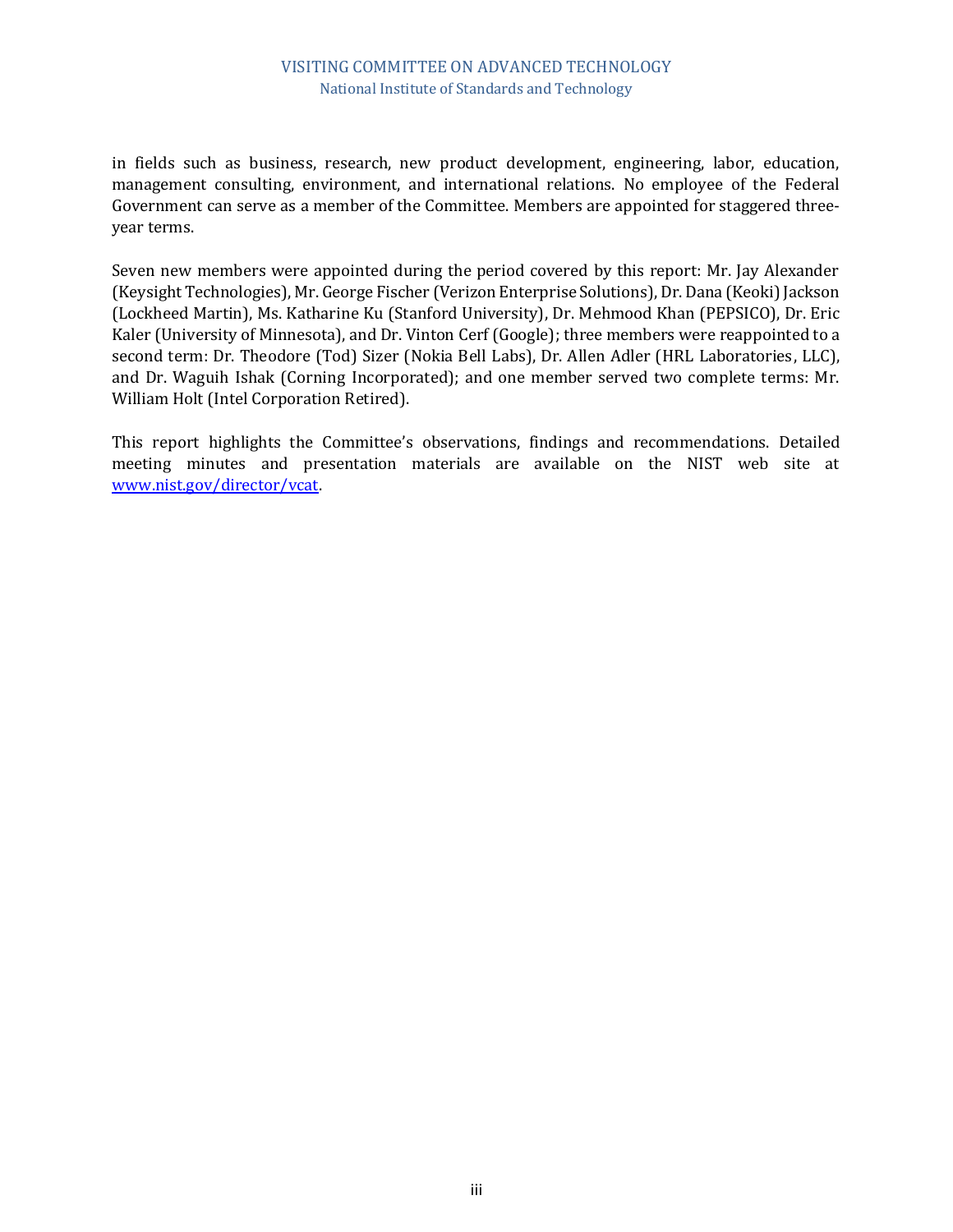# VCAT Members during the Period Covered by this Report

Dr. Rita R. Colwell, Chair University of Maryland at College Park Term: January 6, 2014 – January 5, 2020

Dr. Allen Adler HRL Laboratories, LLC Term: January 25, 2016 – January 24, 2022

Mr. Jay Alexander Keysight Technologies Term: May 22, 2018 – May 21, 2021

Dr. Rodney Brooks Rethink Robotics Term: June 1, 2014 – May 31, 2020

Dr. Vinton G. Cerf Google Term: December 21, 2018 – December 20, 2021

Mr. George Fischer Verizon Enterprise Solutions Term: May 22, 2018 – May 21, 2021

Mr. Michael Garvey M-7 Technologies Term: January 23, 2015 – January 22, 2021

Dr. Waguih Ishak Corning Incorporated Term: January 25, 2016 – January 24, 2022

Dr. Dana (Keoki) Jackson Lockheed Martin Term: May 22, 2018 – May 21, 2021 Dr. Eric Kaler University of Minnesota Term: December 21, 2018 – December 20, 2021

Dr. Mehmood Khan PEPSICO Term: November 13, 2018 – November 12, 2021

Ms. Katharine Ku Stanford University, Emerita Term: May 22, 2018 – May 21, 2021

Ms. Hemma Prafullchandra **Microsoft** Term: October 27, 2014 - October 26, 2020

Dr. Theodore Sizer Nokia Bell Labs Term: August 28, 2015 – August 27, 2021

Mr. David Vasko Rockwell Automation Term: February 2, 2017 – February 1, 2020

Dr. Gail Folena-Wasserman MedImmune Term: January 30, 2017 – January 29, 2020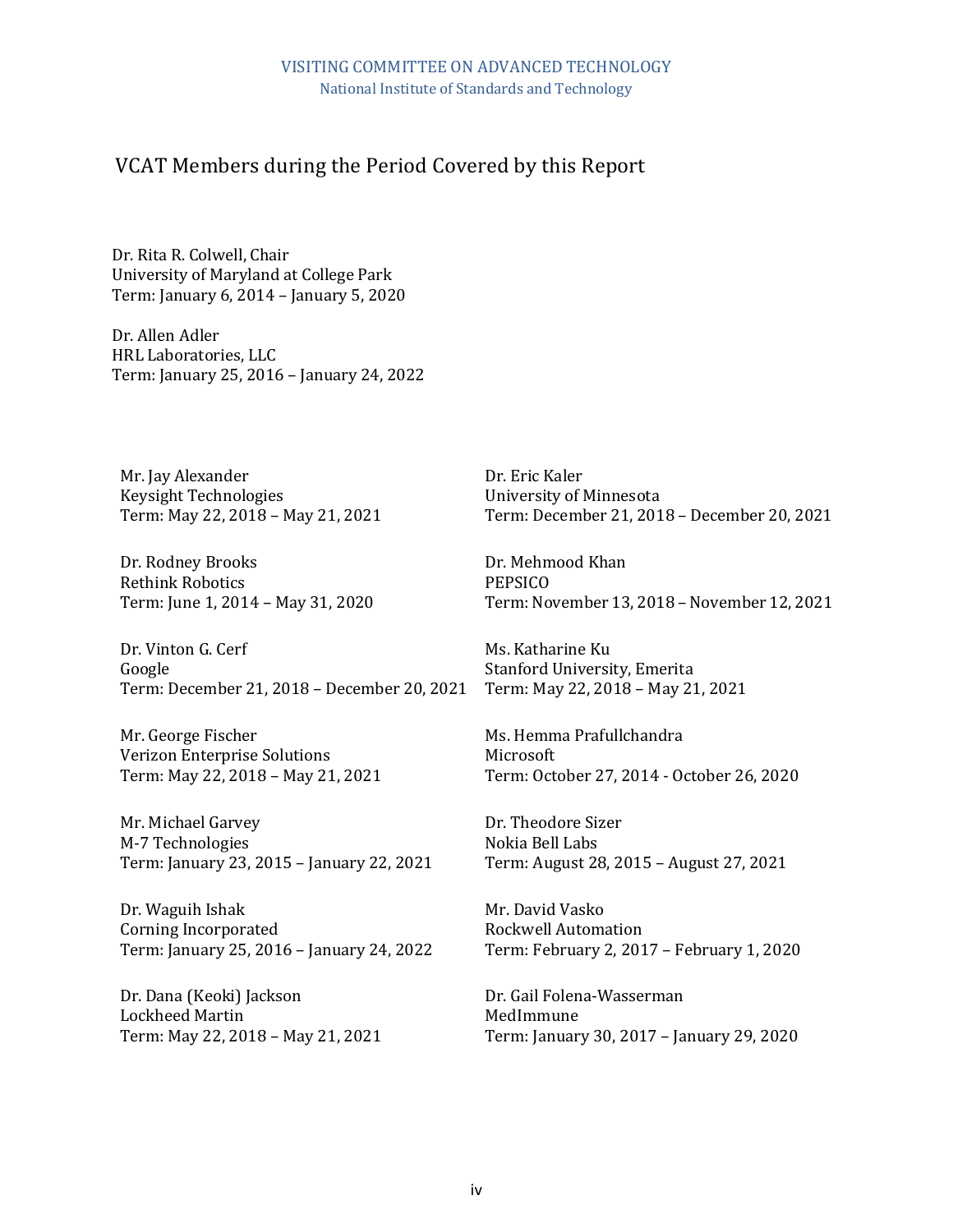# <span id="page-4-0"></span>**Table of Contents**

# Contents

| 4. NIST Facility Needs and Ongoing Renovation Projects in Gaithersburg and Boulder  11 |
|----------------------------------------------------------------------------------------|
|                                                                                        |
|                                                                                        |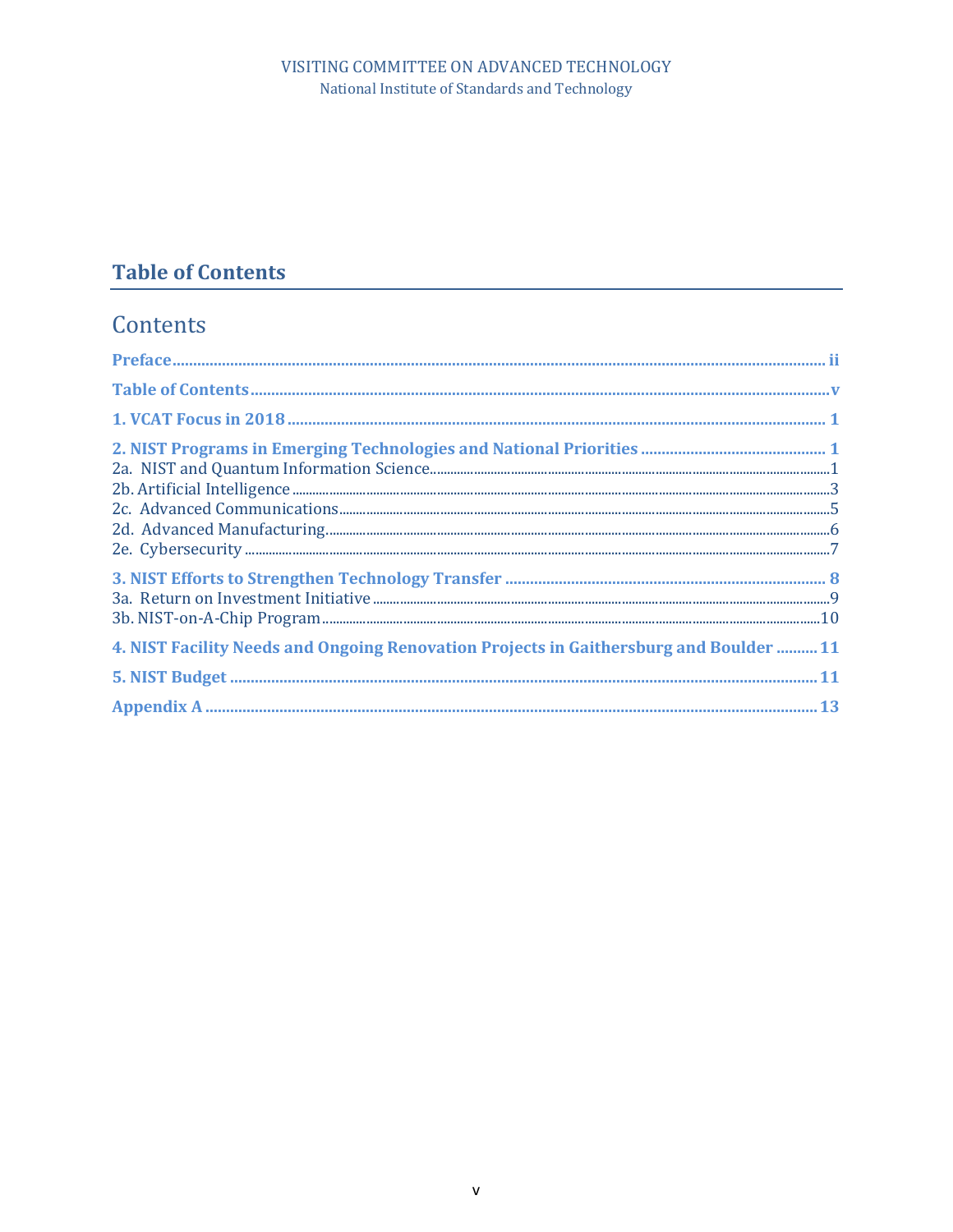# <span id="page-5-0"></span>**1. VCAT Focus in 2018**

In 2018, the work of the VCAT was centered around three major themes, the role of NIST in emerging technologies and area of national priority, technology transfer, and the facility and infrastructure requirements of NIST. The VCAT has long been engaged with NIST's work in cybersecurity and advanced manufacturing and were updated on NIST's efforts in these areas. Additionally, with the administration placing high-priority on areas of emerging technology that impact national security and economic competitiveness the VCAT felt it essential to focus on the role that NIST is playing in Quantum Information Science, Artificial Intelligence, and Advanced Communications. The VCAT received detailed programmatic briefings in all these areas, toured the unique NIST facilities and met with key policy makers. In the area of technology transfer NIST has undertaken a major effort to strengthen and enhance the transfer of technology from federal laboratories, which is known as the Return on Investment Initiative (ROI). The VCAT was briefed on NIST's ROI-related efforts as well as programs to improve the transfer of NIST-developed technologies. To continue to track these efforts and bring in additional relevant expertise the VCAT formed a subcommittee on Technology Transfer. The VCAT was also briefed on the status of NIST's physical infrastructure and laboratory facilities, as well as ongoing renovation projects in both Gaithersburg and Boulder. The VCAT believes that the deteriorating state of many of NIST's facilities, the majority of which are over 50 years old could have significant impacts on NIST's ability to remain at the cutting edge of measurement science research. This 2018 Annual report summarizes the VCAT's work, observations, and recommendations related to these topics.

# <span id="page-5-1"></span>**2. NIST Programs in Emerging Technologies and National Priorities**

NIST is well positioned to play a key role in supporting the advancement of multiple emerging technologies that will be critical to future national security and economic competitiveness for the U.S. The VCAT reviewed NIST plans, which build upon the planning work that the VCAT was briefed on in 2017, and its efforts focused on the development of administration R&D priorities and policies in the areas of Quantum Information Science, and Artificial Intelligence. In addition, the VCAT had the first-hand opportunity to review NIST's research programs, facilities, partnerships, and industry services targeting advanced communications, including efforts focused on public safety communications when it visited the NIST Boulder labs in October. Additionally, the VCAT was updated on NIST's continuing efforts to advance and support work in advanced manufacturing and cybersecurity. The work of the VCAT on these issues is summarized below.

# <span id="page-5-2"></span>**2a. NIST and Quantum Information Science**

Leadership in Quantum Information Science is a key priority for the nation that will have lasting impact on national security and our long-term economic competitiveness. NIST's world-leading expertise in quantum science, conducted with academic and industry partners, is furthering the development of new quantum measurement technologies upon which U.S. companies can build new businesses and services and has positioned NIST to be a key player in the National effort to achieve "quantum supremacy". In 2018 the VCAT reviewed NIST's engagements in the development of a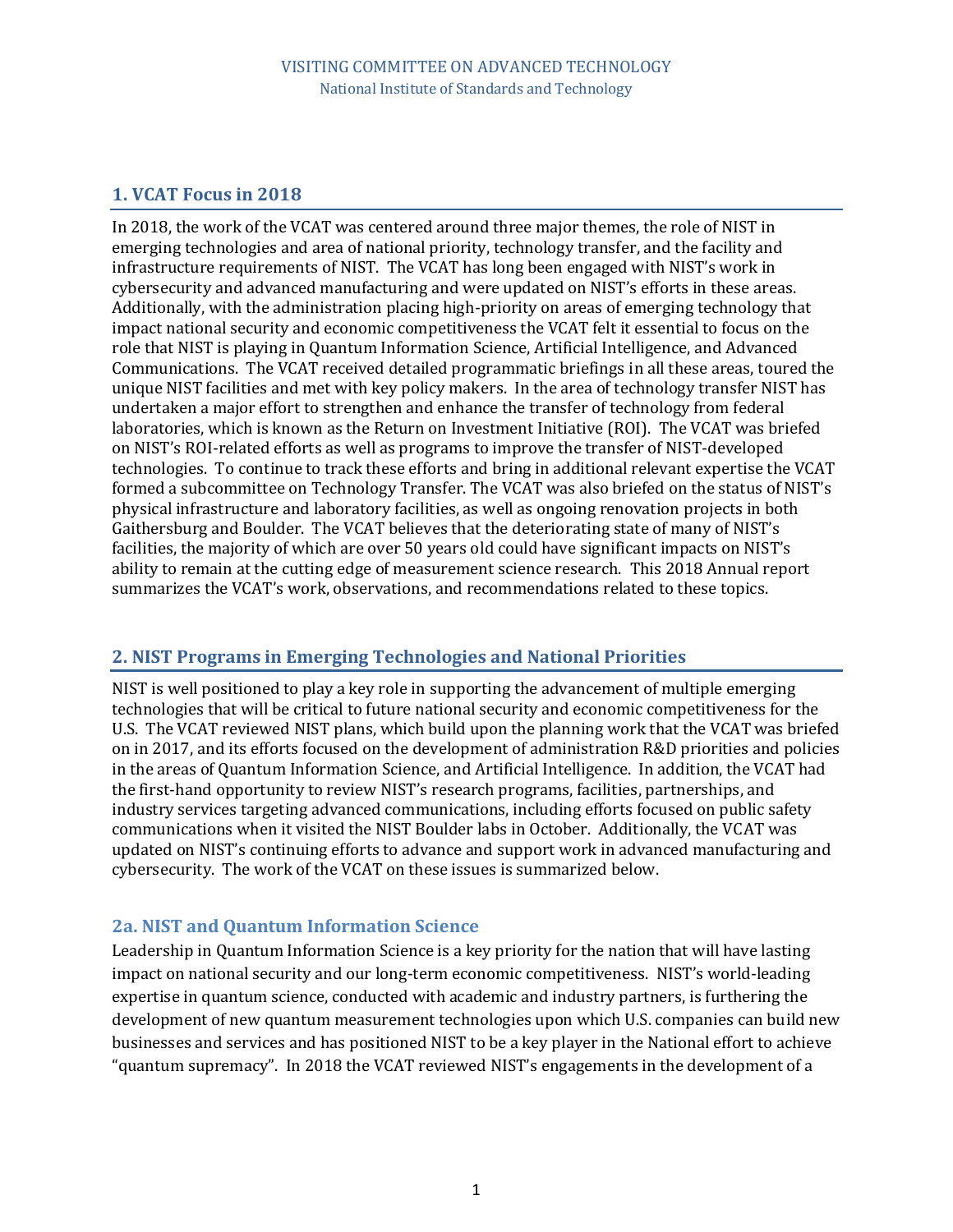#### VISITING COMMITTEE ON ADVANCED TECHNOLOGY National Institute of Standards and Technology

National Quantum Initiative, and in the ongoing and planned NIST programmatic efforts in this space.

Over the past year it was clear to the VCAT that NIST has been effectively working with interagency partners in OSTP, DOE, NSF, DOD and other agencies to build a comprehensive National Quantum Initiative. The VCAT is pleased to see that NIST's role in developing the scientific and technical foundation upon which a quantum industry can be built is recognized and called out in both the National Strategic Overview for Quantum Information Science developed and released by OSTP, as well as in the National Quantum Initiative Act which codifies much of NIST's ongoing role. The NQI, which passed the House in September calls on NIST to:

- Continue and expand QIS research and the development of measurement and standards infrastructure
- Train scientists in QIS
- Establish or expand existing partnerships or consortia
- Provides OTA for the NQI related activities
- Hold within 1 year a workshop that convenes stakeholders on future measurements and standards
- Report to Congress not later than 2 years the results of that workshop

The VCAT believes that NIST is well positioned to succeed in this field, but to ensure that the U.S. is able to attain "quantum supremacy" additional resources will be needed. NIST has laid out a very well thought out plan for its future work in the area of QIS that focus on the following three elements:

- Quantum Engineering: NIST will develop the measurement tools to engineer materials, structures, and devices that will be the core building blocks for a broad collection of future quantum technologies, including a true quantum computer. With additional resources NIST would be able to grow new capabilities at NIST and also expand existing and establish new joint institutes and centers of excellence in quantum engineering. NIST's efforts in quantum engineering will help accelerate the establishment of capabilities in quantum-based sensors, quantum enabling technologies (e.g. transducers, interconnects), and quantum engineering (fabrication and characterization methods). The new metrological tools developed by NIST will underpin a robust quantum engineering framework and enable an entire industry to tackle core challenges of developing and manufacturing quantum technologies. Program elements will fast-track the application of quantum science, leverage advances in quantum technology for standards and measurements, and provide U.S. leadership in fundamental research into quantum phenomena.
- Foundational Quantum (Information) Science and Metrology: NIST is positioned to build upon its foundational quantum successes such as the quantum logic clock, near quantumlimited amplification of weak signals, and characterization of quantum many-body systems,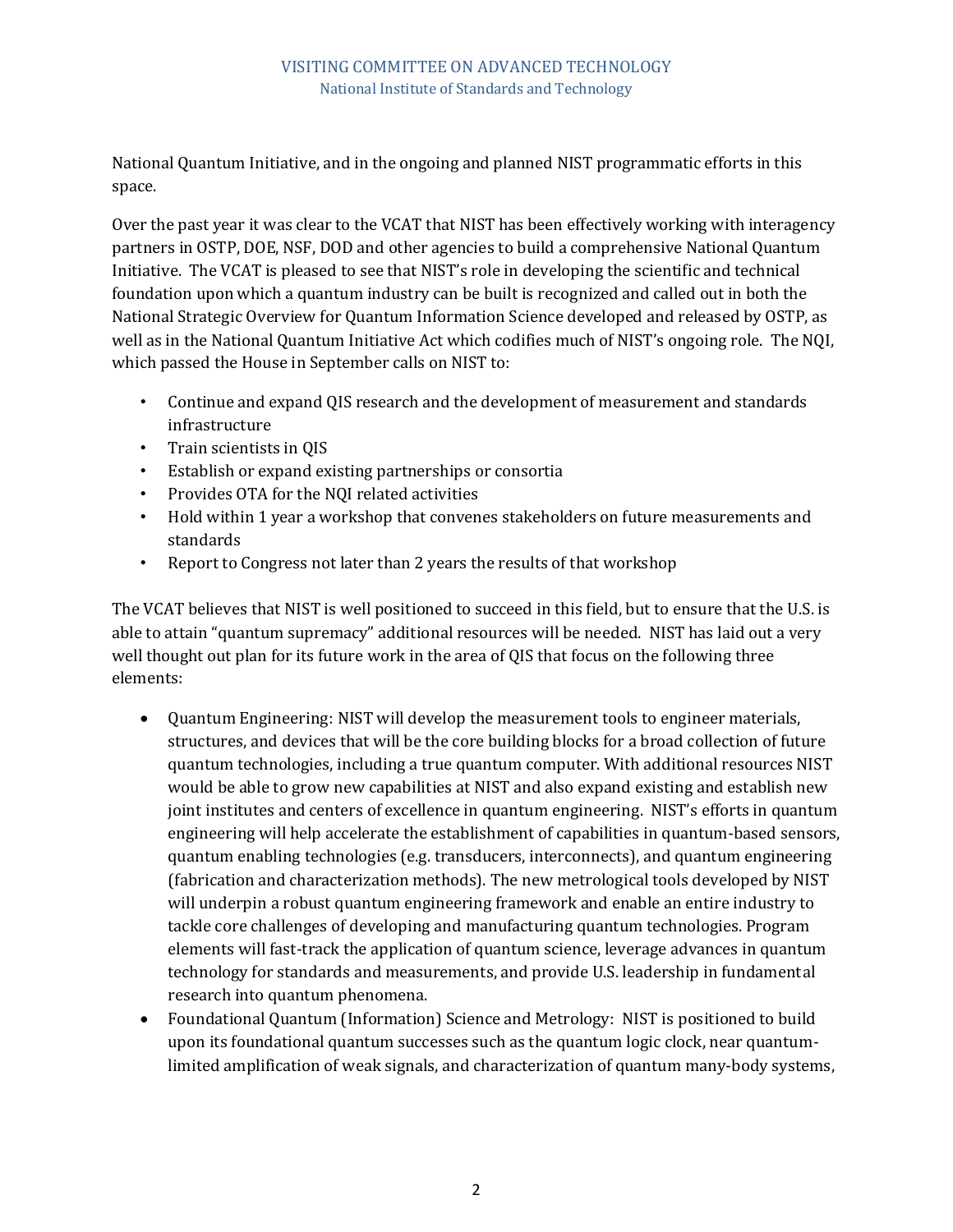and the pioneering of quantum simulation. NIST needs the capability to exploit the benefits of quantum information science for improved measurement capabilities.

• Quantum SI (Système International d'Unités): Quantum breakthroughs will allow NIST to redefine how weights and measures are disseminated, improving accuracy and precision while eliminating the costly and time-consuming calibration chains. With the 2019 redefinition of the SI to one based on laws of nature instead of physical artifacts, additional resources will position NIST to exploit its leadership in quantum science to deliver a new suite of measurement technologies upon which U.S. companies can build new businesses and services.

The VCAT believes that NIST's focus on quantum engineering will be of significant benefit to overall U.S. efforts. In establishing themselves as a world leader in Atomic, Molecular, and Optical science, NIST researchers have built unique competencies in quantum engineering and technology. As the field matures and opportunities are identified to transition scientific breakthroughs to the marketplace, NIST is well positioned to facilitate such transitions. The VCAT believes that at this point in the evolution of Quantum Science, pre-competitive consortia would be helpful, and we are glad to see that NIST is participating in the establishment of the Quantum Economic Development Consortia (QED-C) in partnership with SRI. The QED-C will play an important role in helping expand U.S. leadership in global quantum R&D and the emerging quantum industry in computing, communications and sensing. With funding from both the government and private-sector member organizations, the consortium fosters public-private sector coordination and will help determine workforce needs, provide access to technology platforms and processes, foster sharing of intellectual property, and other developments required to support the quantum economy. However, the VCAT also recognizes that engagement in rapidly developing new markets carries certain reputational risks. We are pleased to see that NIST leadership is mindful of these risks and is committed to managing them proactively.

#### *RECOMMENDATIONS:*

• Quantum SI (Système International d'Unités): NIST has played a crucial role in redefining weights and measures allowing improved accuracy and precision while eliminating the costly and time-consuming calibration chains. We encourage NIST to work to transfer these technologies to industry where they can be leveraged in the next generation of selfcalibrating sensors.

# <span id="page-7-0"></span>**2b. Artificial Intelligence**

Advances in artificial intelligence (AI) promise transformative technologies and scientific breakthroughs that will improve our lives in myriad ways, such as driverless cars, smart buildings, automated health diagnostics, and improved security monitoring. This disruptive technology will also bring with it significant challenges related to workforce, security, privacy, and a host of other issues. It is therefore no surprise that this technology area has been identified as a top technological priority by the Trump administration.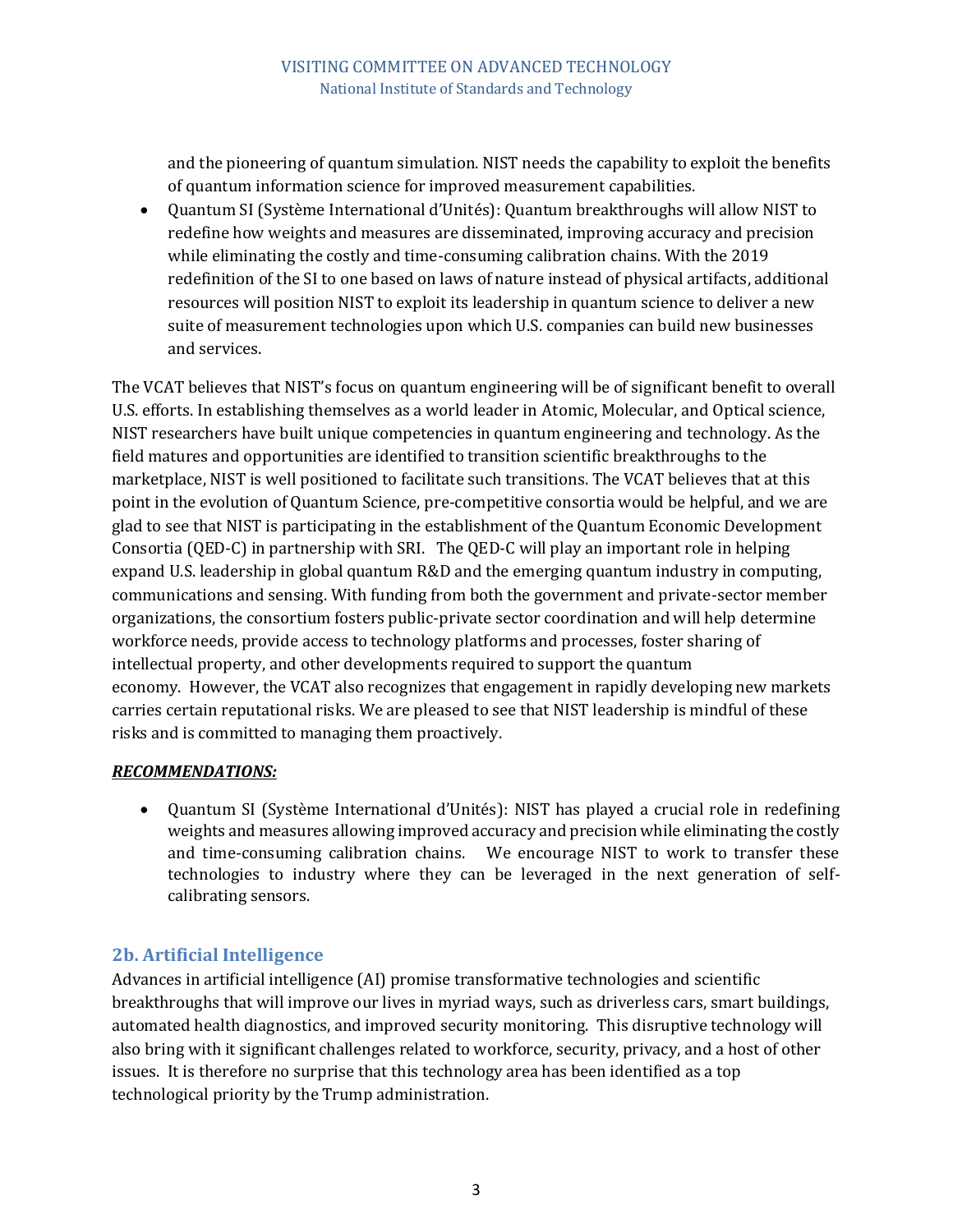The economic impacts of poorly designed or implemented AI and data systems could be devastating to our nation, as skepticism and distrust may cause the U.S. to collectively neglect the potential advantages and lose out on the economic gains from AI. To overcome this, we must address the widespread concerns about reliability in applications of AI, from self-driving cars to automated health diagnostics. Agreed upon measures for AI systems and methods for assessing performance are lacking and must originate from a neutral and reputable source. NIST can play an important role in the development of these needed tools. The VCAT reviewed NIST's plans to provide this foundation of trust for AI systems and technologies.

NIST efforts in AI are focused on 2 primary lines of effort:

- 1. Improving confidence in AI: NIST is working to grow and expand its technical capabilities in order to develop the rigorous scientific testing necessary for trustworthy and safe AI, by both recruiting new FTEs, establishing a visiting fellows program, and working to provide training opportunities to NIST staff. NIST will establish trust and confidence in AI by creating datasets, testing procedures, and associated tools that allow AI developers and users to assess the performance of their systems. Working in close partnership with industry will be important to the success of these activities.
- 2. Drive applications of AI to meet the NIST mission: Scientists across NIST are applying AI and machine learning solutions in areas such as Novel materials discovery, biosciences (e.g. protein folding), and medical imaging. For instance, AI techniques were recently applied by NIST that made possible the computational prediction and discovery of new metal-glass material hybrids at speeds 200 times faster than typically possible. The application of AI will be further advanced in other NIST research areas, such as the use of AI to improve the agility of robots to safely learn and quickly adapt to manufacturing environments in U.S. factories. These expanded NIST research capacities will be targeted at building the confidence and trust in AI systems necessary for American businesses to take full advantage of these transformational technologies.

The VCAT was provided in-depth briefings on NIST highlighting NIST efforts to date in each of these areas. NIST efforts to improve confidence in AI are largely built around the newly established NIST Fundamental and Applied Research and Standards for AI (FARSAI) program that is led by the Information Technology Laboratory. This program, in the short term, is designed to build the machine learning and AI expertise at NIST through AI training, the development of AI computing platform, the creation of an AI community of interest, and an AI visiting fellows program. The VCAT was particularly impressed with the AI community of interest that has been organized over the past year that represents over 50 distinct research projects across all the NIST labs. In long term, the FARSAI program will provide the tools and infrastructure necessary to measure and enhance the security and trustworthiness of AI systems and machine learning and augment capabilities in cybersecurity.

The VCAT's exploration of NIST efforts to apply AI and machine learning solutions to different NIST mission areas primarily focused on NIST work in advanced materials. An area where AI and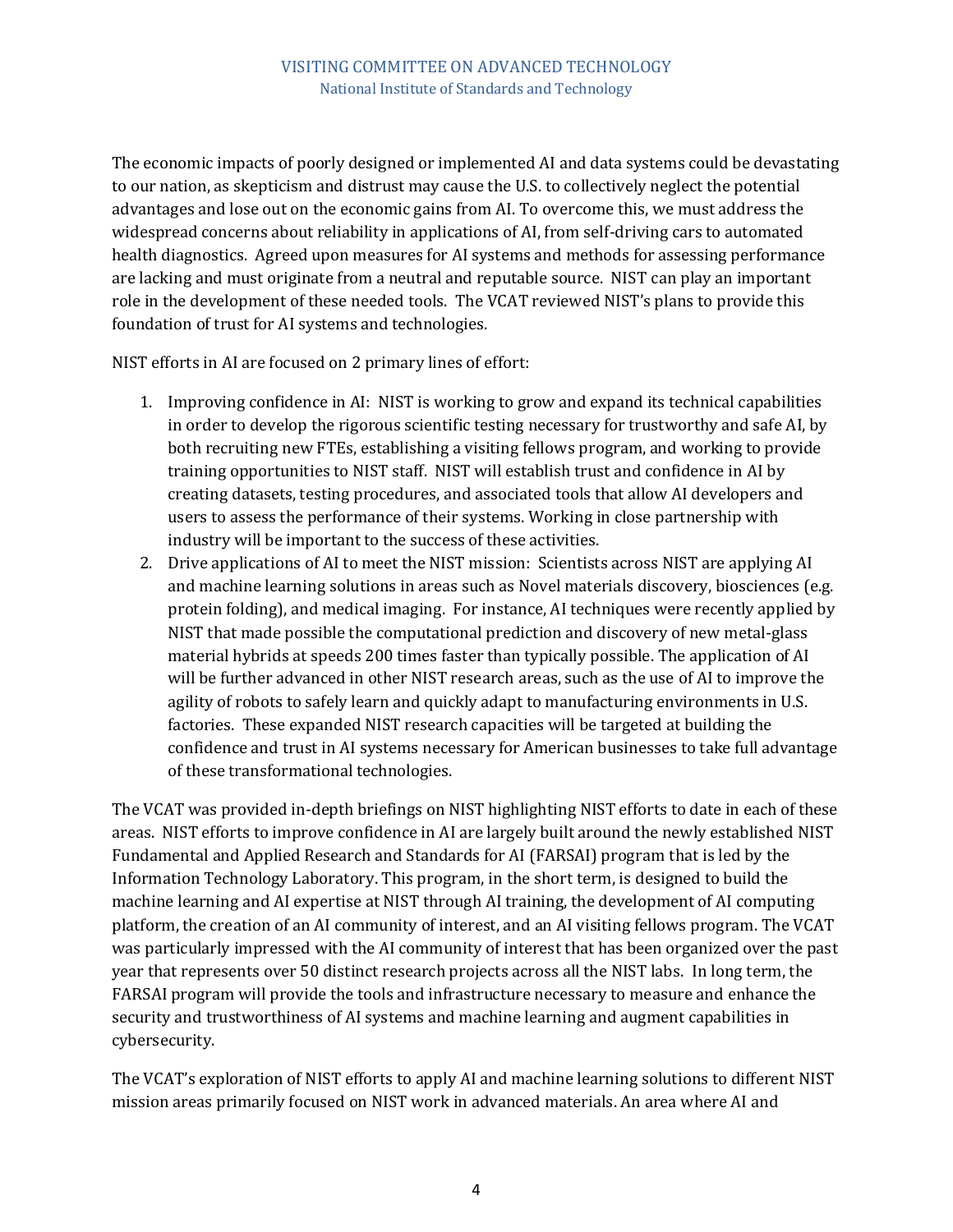machine learning are having a particular impact, NIST has already begun to apply and utilize AI and machine learning tools is the Materials Genome Initiative (MGI) program. Early examples of success include improved materials modeling, enhanced classification of microscopy images, efficient phase diagram measurements, and enabling new materials measurements like strain tensor.

The VCAT is pleased to see the level of engagement and visibility that NIST has had in the development of the administration's priorities around AI, with key roles on the Office of Science and Technology Policy's Select Committee on Artificial Intelligence, as well as being a co-chair of the National Science and Technology Council's Subcommittee on Artificial Intelligence.

#### *RECOMMENDATIONS:*

Concerns regarding trust and safety of AI could limit adoption and place the US at a competitive disadvantage. NIST work to improve confidence is crucial to the well-planned adoption of AI. To accelerate research, increase utility for practitioners, and instill public confidence, NIST could play an important role in providing a framework and standards for validation of developing and existing Free and Open Source Software libraries in the AI/ML domain (currently this is done via crowdsourcing). NIST could also create new and credible ideas for evaluating the reliability of AI/ML processes, to include demonstrations of detection of ML failure modes.

### <span id="page-9-0"></span>**2c. Advanced Communications**

The VCAT held its October meeting at NIST's Boulder campus and as such had the opportunity to do an in-depth exploration of NIST's newest research laboratory, the Communications Technology Laboratory (CTL). The VCAT was briefed on the programs of the CTL and toured the unique facilities that NIST has developed to support advanced spectrum measurements.

Secure, reliable, high-speed wireless communications are critical to the economic and national competitiveness of the United States. Advanced communications are enabling dramatic changes in how consumers, manufacturers, governments and others provide and consume information, transact business, provide and use essential services, and shop, among other tasks. Gartner forecasts that there will be approximately 20.8 billion connected devices by 2020, up from the estimated 6.4 billion connected devices currently in place. This insatiable societal demand for connectivity will require significant advancements in communication technologies.

NIST's role in advanced communication includes:

- the [National Advanced Spectrum and Communications Test Network \(NASTCN\),](https://www.nist.gov/ctl/national-advanced-spectrum-and-communications-test-network-nasctn) which is organizing a national network of Federal, academic and commercial test facilities that will provide the testing, modeling and analyses needed to develop and deploy spectrum-sharing facilities;
- the [Public Safety Communications Research \(PSCR\) program,](https://www.nist.gov/ctl/pscr) which is leading the development of the standards and performing the associated research, development and testing to provide the public safety community access to a dedicated, nationwide LTE broadband network [\(FirstNet\)](http://www.firstnet.gov/);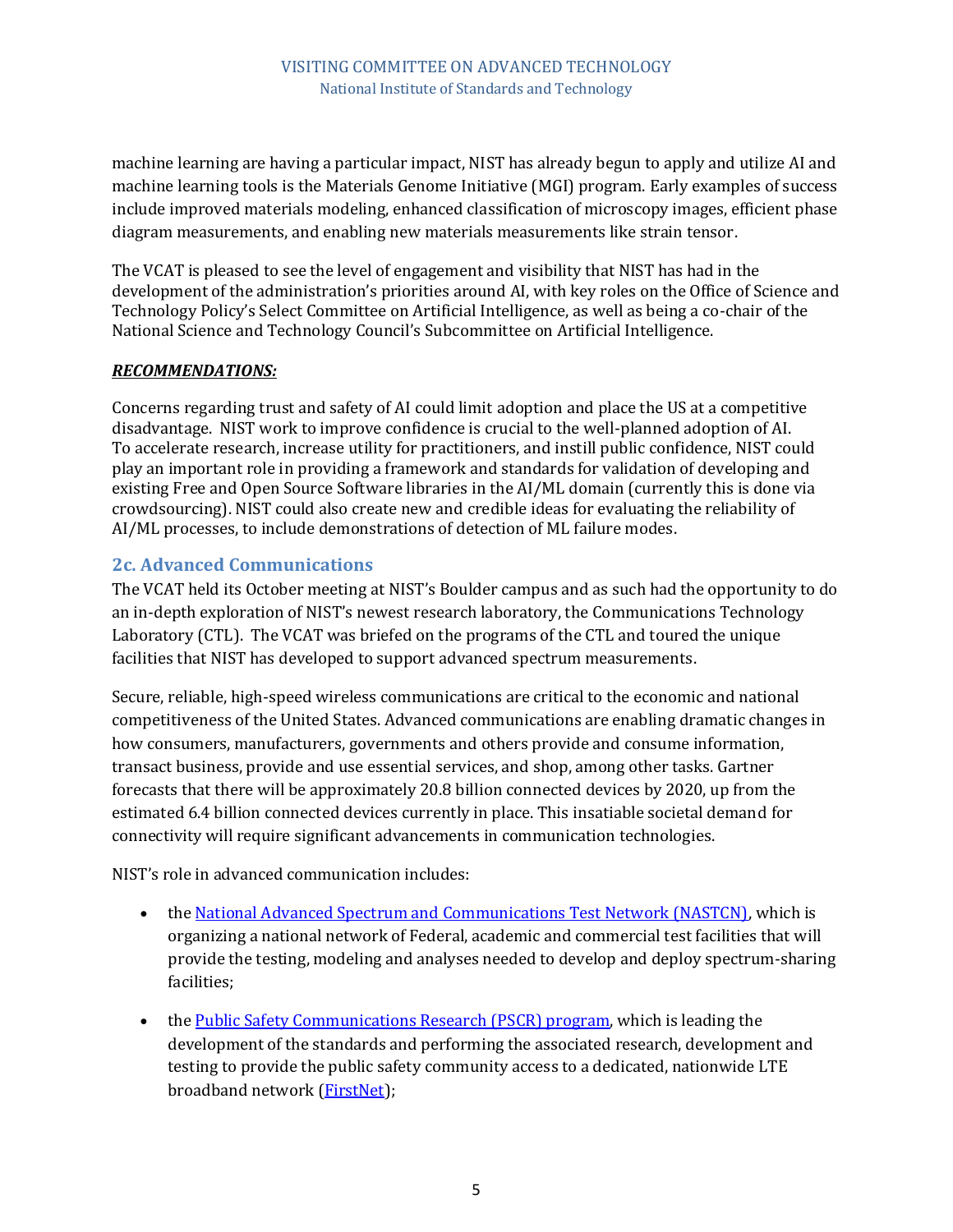- Developing and improving the measurement tools and technologies that will improve spectrum utilization, and the novel spectrum sharing techniques, to address the current spectrum crunch; and
- Providing the measurements and data needed for the development of the next generation of wireless communications systems and the improvement of optical communication technologies.

While CTL is NIST's smallest lab, the VCAT feels strongly that the role it plays in advancing spectrum sharing and enabling next generation communications technologies to take hold (like 5G communications) is of critical importance now, and the need will only continue to grow in the future.

### <span id="page-10-0"></span>**2d. Advanced Manufacturing**

A partner to the U.S. manufacturing sector for more than a century, NIST has a proven track record in delivering useful tools and technical assistance that existing manufacturers and aspiring startups need. Timely technical assists from NIST can help the nation's manufacturers to invent, innovate and create new products and services more rapidly and more efficiently than their competitors around the world. NIST works with the nation's manufacturers to invent, innovate, and create through precision measurements, development of advanced materials, and collaborative partnerships. In FY2018 the VCAT was provided an update on NIST activities focusing on advanced manufacturing, specifically examining the collaboration between the NIST programs.

The estimated support of manufacturing in the laboratory programs is \$172 million, which is over 20 percent of the Scientific and Technical Research and Services budget and combined with \$155 million from the Hollings Manufacturing Extension Partnership Program (MEP), it is approximately one-third of the total non-construction budget. The following NIST programs all contribute to NIST's support for advanced manufacturing:

- **NIST Laboratory Programs** collaborate with industry, academia, and other government agencies to develop the measurement and standards solutions to accelerate the development of the next generation of manufacturing technologies. A few key areas of NIST activity include robotics, Materials Genome Initiative, emerging technologies, and smart manufacturing.
- The **Hollings Manufacturing Extension Partnership (MEP)** facilitates and accelerates the transfer of manufacturing technology in partnership with industry, universities and educational institutions, state governments, NIST and other federal research laboratories and agencies.
- **Manufacturing USA** consists of linked Manufacturing Innovation Institutes with common goals, but unique concentrations. Here industry, academia, and government partners are leveraging existing resources, collaborating, and co-investing to nurture manufacturing innovation and accelerate commercialization.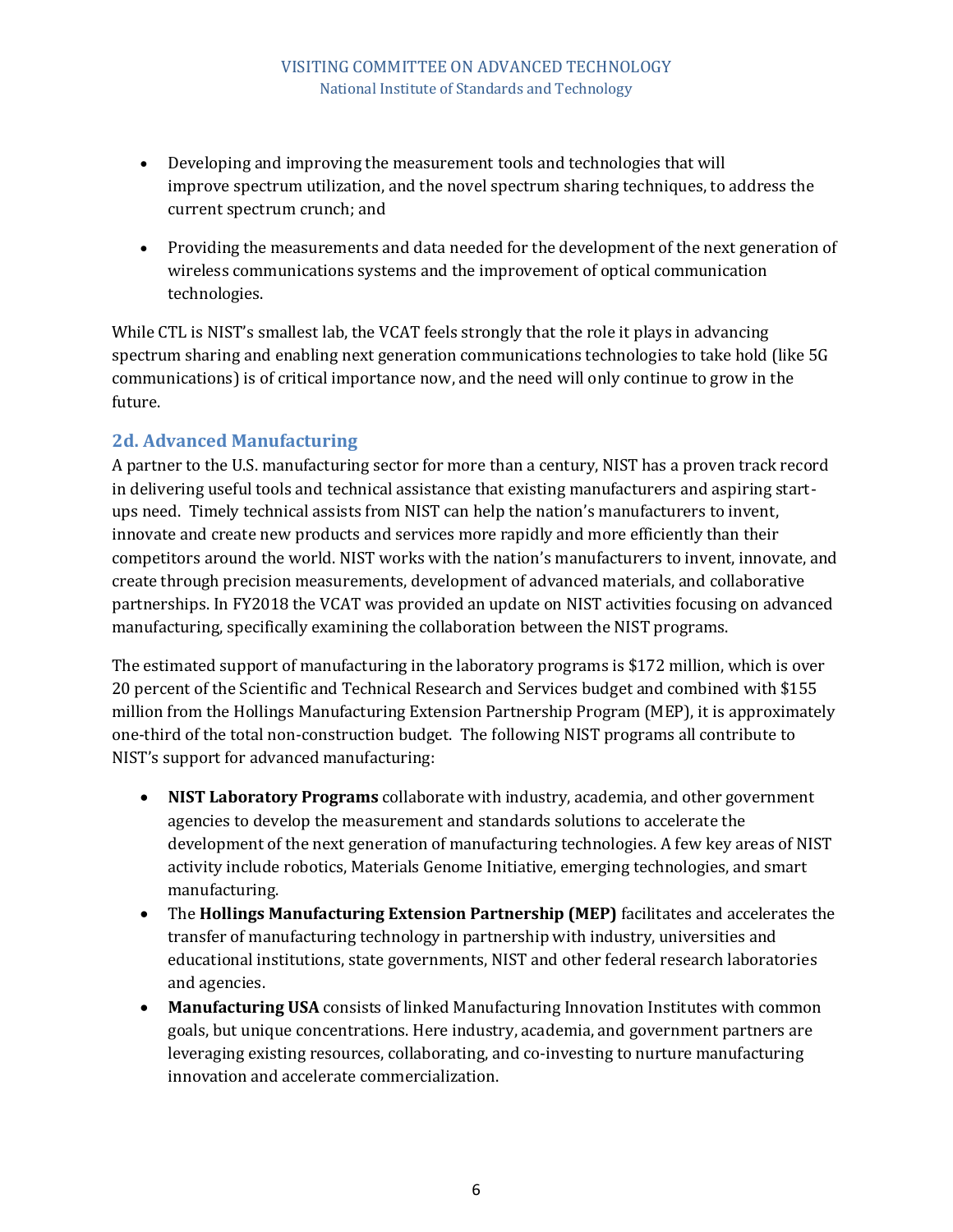The VCAT was pleased to see examples of collaborations between the NIST research programs and the MEP and Manufacturing USA programs, which showcases the increased impact that NIST can have on an area when it takes a "One NIST" approach, although the VCAT would note that there is still room for enhanced two-way collaboration and partnership. One particular area of opportunity is in workforce development. A number of the emerging technology areas that NIST is engaged in will have significant implications for the U.S. workforce, either requiring retraining in the case of mitigating the impacts of automation and AI, or in helping ensure the availability of a technically focused workforce in the case of microelectronics or quantum science and technology. Partnerships with MEP and Manufacturing USA give NIST a unique asset to potentially address these unique workforce challenges and NIST could contribute to filling the need for improved standards in certification and credentialing in advanced manufacturing.

#### *RECOMMENDATIONS:*

US Advanced Manufacturing branding: The US lacks a single program to focus advanced manufacturing, such as Germany's Industrie 4.0, and China's China 2025. There are dozens of advanced manufacturing programs around the world and the US seems alone in not having a common focus, even though the significant contributions NIST has done on Manufacturing USA, MEP, National Strategic Plan for Advanced Manufacturing, NIST Cyber security framework and the "Current Standards Landscape for Smart Manufacturing Systems" exceeds the body of work of nearly every national program. A common program focus would increase the impact, collaboration and consistency of US efforts and enable the US to be more competitive worldwide.

#### <span id="page-11-0"></span>**2e. Cybersecurity**

In 2018 the VCAT reviewed NIST's ongoing efforts in cybersecurity and discussed the potential ramifications of attempts to expand NIST's roles in cybersecurity, including legislation that would give NIST an audit and quasi regulatory function.

NIST cultivates trust in technology through cybersecurity through a program that revolves around research, development, and transition to practice with industry. The VCAT was briefed on the progress that NIST has made in cryptography, risk management, and IOT cybersecurity:

- In cryptography NIST is leading a world-wide competition in quantum resistant cryptographic standards. NIST has received and is reviewing with industry and academia worldwide about 70 algorithms and supporting technical packages. To adequately review these standards, NIST has increased its capabilities through additional funding and hiring of eight new cryptographers. NIST has also been updating its cryptography testing and accreditation program to keep pace with the growing number of requests. NIST has also been growing cryptography capabilities as they relate to blockchain applications and lightweight cryptographic algorithms.
- In the area of risk management, NIST is building better mechanisms to understand and manage cybersecurity risks. NIST has been working to incorporate privacy and security controls throughout its risk management program. NIST continues to build its system lifecycle to support strong risk management. Supply chain is another area of importance, to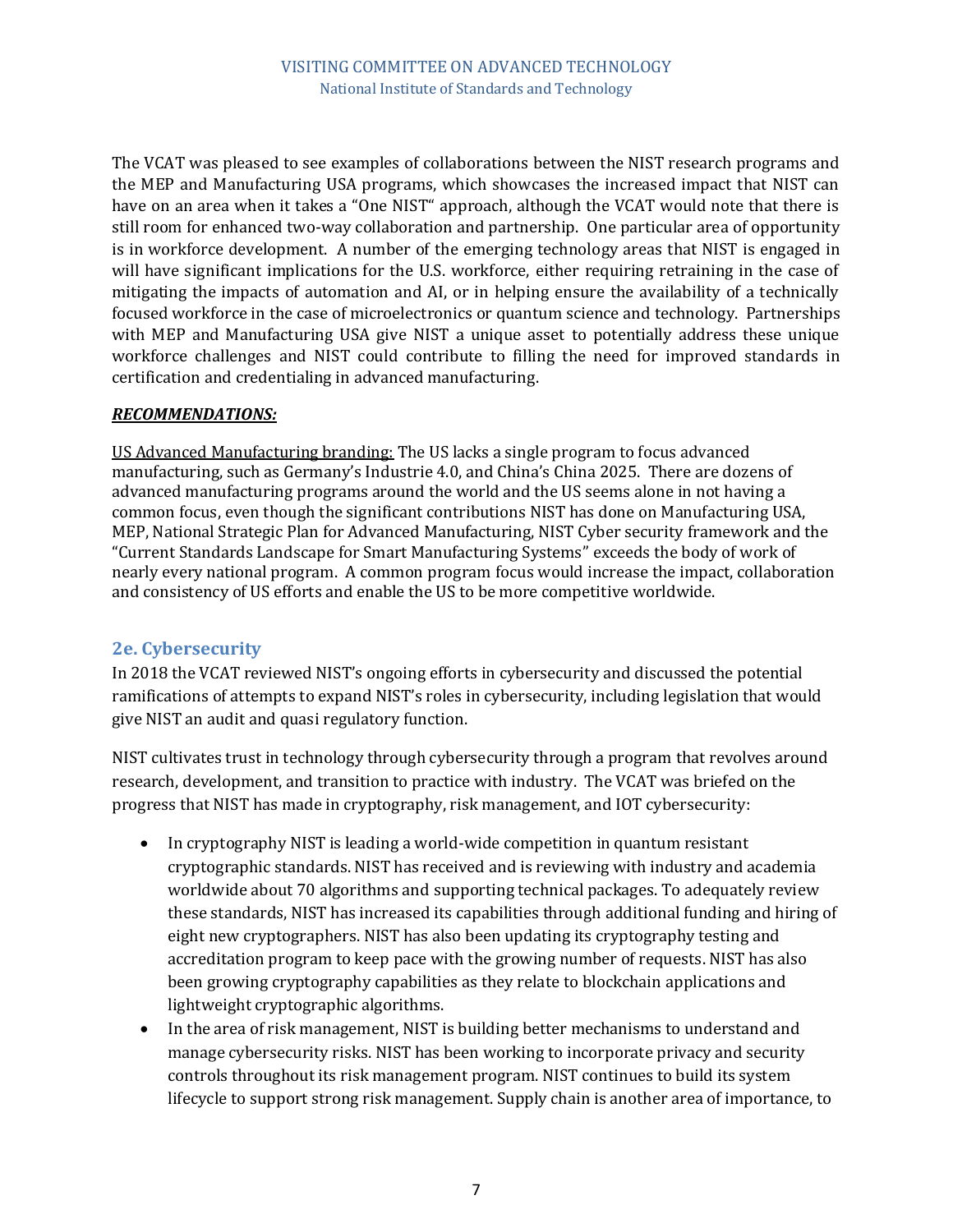understand not only what, but also where the parts and pieces came from that are being employed into digital capabilities.

• In the area of IoT cybersecurity the NIST's laboratories are working on definitions, guidelines, and best practices, as well as coordination of standards across sectors of the digital economy. In addition, the NIST Cybersecurity Center of Excellence is working on IoT use cases. For example, the NCCoE staff worked with over 80 percent of the manufacturers in the U.S. on security, architectures, and capabilities for IoT in health care environments with wireless infusion pumps.

It is clear that NIST continues to have significant impact in the area of cybersecurity. It is the VCATs position that NIST's ability to have this success is directly linked to its ability to convene and work directly with stakeholders across the entire industry. The VCAT is extremely concerned that adding auditing, and other more regulatory responsibilities to NIST, will damage the trust that the community has in NIST will ultimately jeopardize NIST's ability to work effectively with all stakeholders.

Additionally, the VCAT is concerned that the NIST programs in this space are already overstretched, and that NIST will not be able to keep up with the increasing demands to assess and mitigate the ever-changing cyber threat without additional resources.

#### *RECOMMENDATIONS:*

NIST's ability to have this success is directly linked to its ability to convene and work directly with stakeholders across the entire industry. Auditing, and regulatory responsibilities may undermine NIST ability to work with stakeholders.

While NIST utilizes a robust public comment process for the cybersecurity standards it develops, the process is relatively inflexible and would benefit by bringing trusted industry partners into the development and review process earlier, enabling more timely, targeted and balanced products that account for the most current threats and adopt the latest approaches to cyber defense, resilience and risk mitigation within the operations of the engineering and production enterprise. This landscape is ever changing and transforming in the digital enterprise.

# <span id="page-12-0"></span>**3. NIST Efforts to Strengthen Technology Transfer**

Enhancing and improving the processes and policies that govern technology transfer both for the federal system and for NIST specifically remains a top NIST priority. In 2018 the VCAT was actively engaged in the launch and implementation of NIST's Return on Investment Initiative. The VCAT was also briefed on a new pilot project being launched at NIST to enhance the transfer and commercialization of highly advanced quantum-based NIST measurement technologies – the NIST on A Chip Program.

To provide further advice on both of these issues the VCAT established a subcommittee on technology transfer at the request of Dr. Copan to review and provide recommendations on NIST's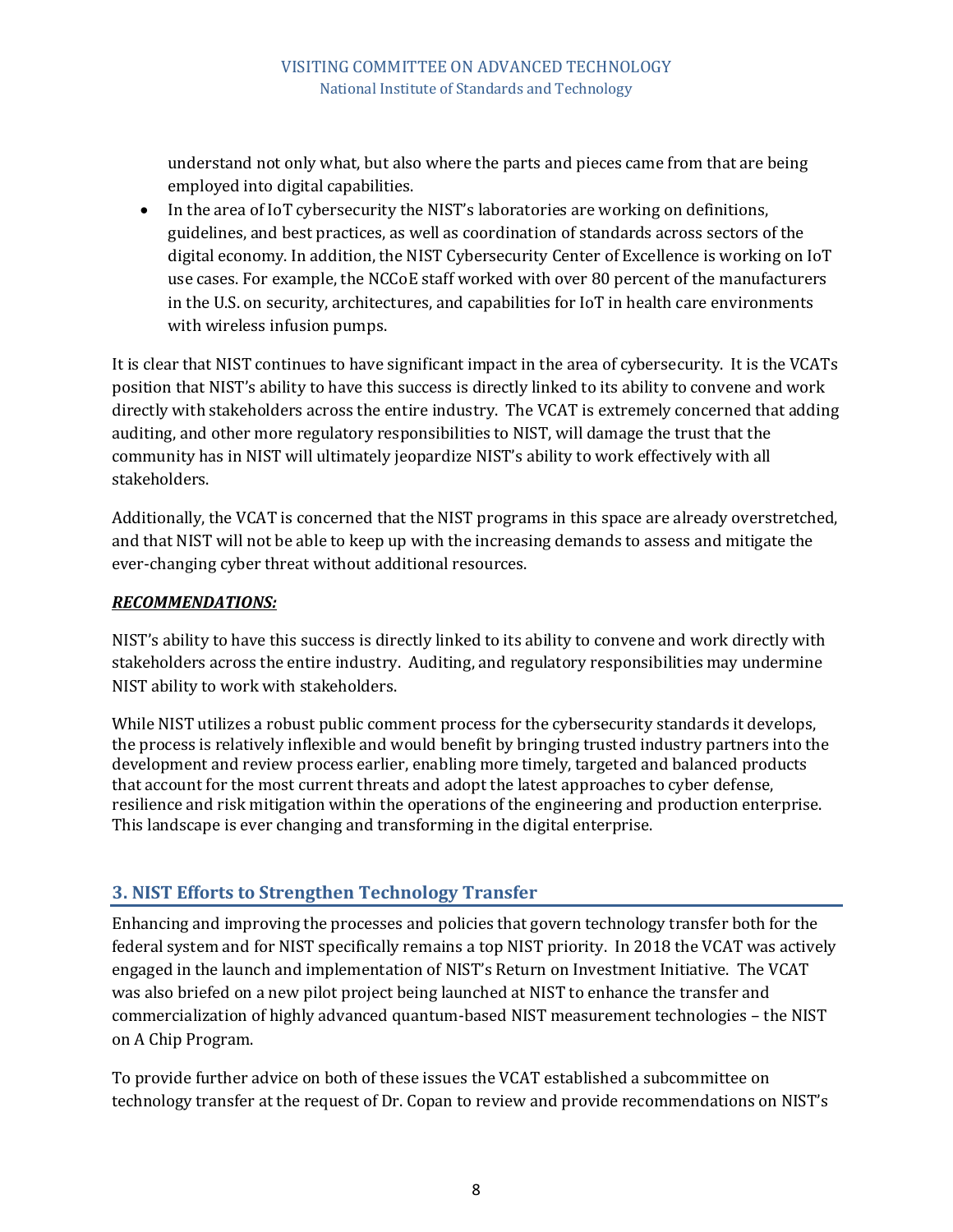technology transfer-related programs. The subcommittee is chaired by Ms. Katharine Ku and addresses the following charge:

- 1. Review NIST's current technology transfer policies and practices, and provide their individual technical assessments on the principles that should drive these policies and practices for effectively engaging the business community and communicating with stakeholders;
- 2. Assess NIST's performance in the development and dissemination of work products and knowledge and recommend improvements. Specific areas that the visiting technical experts should address include the development and use of intellectual property and collaborative research.

# <span id="page-13-0"></span>**3a. Return on Investment Initiative**

In 2018 Dr. Copan outlined for the VCAT his vision for the Return on Investment (ROI) Initiative. For NIST the Return on Investment Initiative objectives are to assess, streamline, and accelerate the transfer of technology from Lab-to-Market by identifying critically needed improvements to federal technology transfer policies, practices, and efforts. The federal research and development investment is approximately \$150 billion per year, with one-third invested in 300 federal laboratories and twothirds invested at university and industry R&D institutions. To produce economic gain and expand a strong national security innovation base, the results of this investment must be put to productive use through applied research and services to the public as well as tech transfer to private companies to create new products and services.

Over the course of the year NIST conducted broad stakeholder outreach with a kick off meeting in May at the U.S. Institute of Peace, a request for information, and a series of 4 listening sessions across the country to gather input on the policy, regulatory, and legislative changes that would have the most impact on strengthening and making the U.S. technology transfer system more efficient and effective. Based on this community feedback NIST plans to publish a Green paper outlining a series of recommended potential actions for public comment in December.

In August 2018, a VCAT Subcommittee on Technology Transfer was established. The subcommittee developed recommendations focused on strengthening NIST's delivery of advanced technology to enhance national security and improve our Nation's economic competitiveness and quality of life. The Subcommittee was specifically charged to:

- Review NIST's current technology transfer policies and practices, and provide the Subcommittee's recommendations on the principles that should drive these policies and practices for effectively engaging the business community and communicating with stakeholders;
- Assess NIST's performance in the development and dissemination of work products and knowledge and recommend improvements. Specific areas that the Subcommittee should address include the development and use of intellectual property and collaborative research.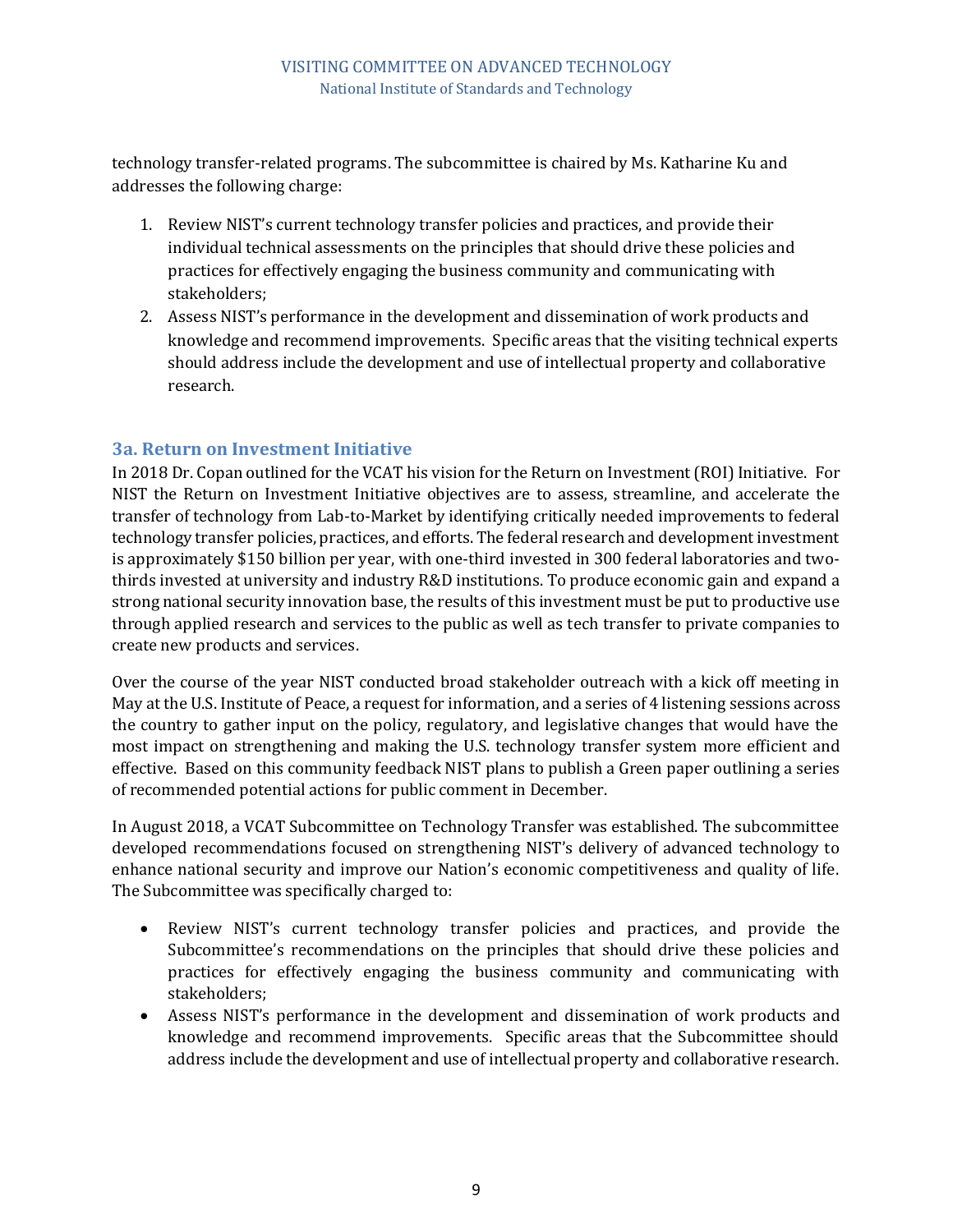<span id="page-14-1"></span>One of the first task undertaken by the subcommittee was to review and provide feedback on the Draft ROI Green Paper. The VCAT was briefed on the work and recommendations of the subcommittee at the February 2019 meeting. The full report of the subcommittee is attached as Appendix A. The VCAT voted unanimously to adopt the subcommittee's report and endorse its recommendations to NIST.

#### *RECOMMENDATIONS:*

• The VCAT recommends that NIST consider the recommendations of the VCAT Subcommittee on Technology Transfer as it develops its plans to implement the recommendations outlined in the Return on Investment Green Paper.

#### <span id="page-14-0"></span>**3b. NIST-on-A-Chip Program**

During the October meeting the VCAT was provided with an overview of the NIST on A Chip (NoAC) program, an effort NIST is making to transfer the breakthroughs that it has made in quantum metrology into commercially viable technologies that can be manufactured at scale providing NIST quality standards and sensors directly where our customers need them, thereby eliminating the need for a costly calibration chain. Currently NIST calibrates about 14,000 artifacts per year for industry. NIST must be able to maintain traceability chain over time to ensure measurement certainties, which is a very expensive modality. Being able to move into quantum-based chip scale standards will be transformative both for NIST and industry. NIST has already had some initial successes with developing and commercializing chip scale technology. The chip-scale atomic clock created in Boulder has been commercialized and now it sits in cell phone towers all over the country. This one component plays a critical role, directly providing the accurate timing needed for a multi-trillion-dollar industry. Currently NIST has 24 different quantum SI chip-scale devices in development. Some are more mature than others, but NIST either has existing CRADAs with industry or is negotiating partnerships for all of these technologies. The current portfolio of NIST efforts covers a broad range of measurement needs including resistance, voltage, temperature, radiometry, pressure, vacuum, humidity, and laser power.

To more effectively and intentionally facilitate the transfer and commercialization of these NoACbased technologies NIST has created a portfolio management-based approach that will bring together expertise from the labs, the Technology Partnerships Office, the newly formed Technology Discovery Office, and the Business Operations Office. This team will be building an R&D roadmap, conducting targeted outreach to potential users, putting in place the necessary agreements, and creating the process management tools and systems to enable efficient workflow across the different organizations involved. NIST will be evaluating the performance of this pilot over the course of the next year, and if successful will apply it more broadly across NIST.

The VCAT is excited about NIST efforts in this area and looks forward to reviewing progress during the coming year.

#### *RECOMMENDATIONS:*

Tech transfer of NIST developed technology though tech transfer programs, such as NIST on a Chip, are critical to US adoption of these technologies and serves as a feedback mechanism to ensure NIST is working on technologies that can have real world application.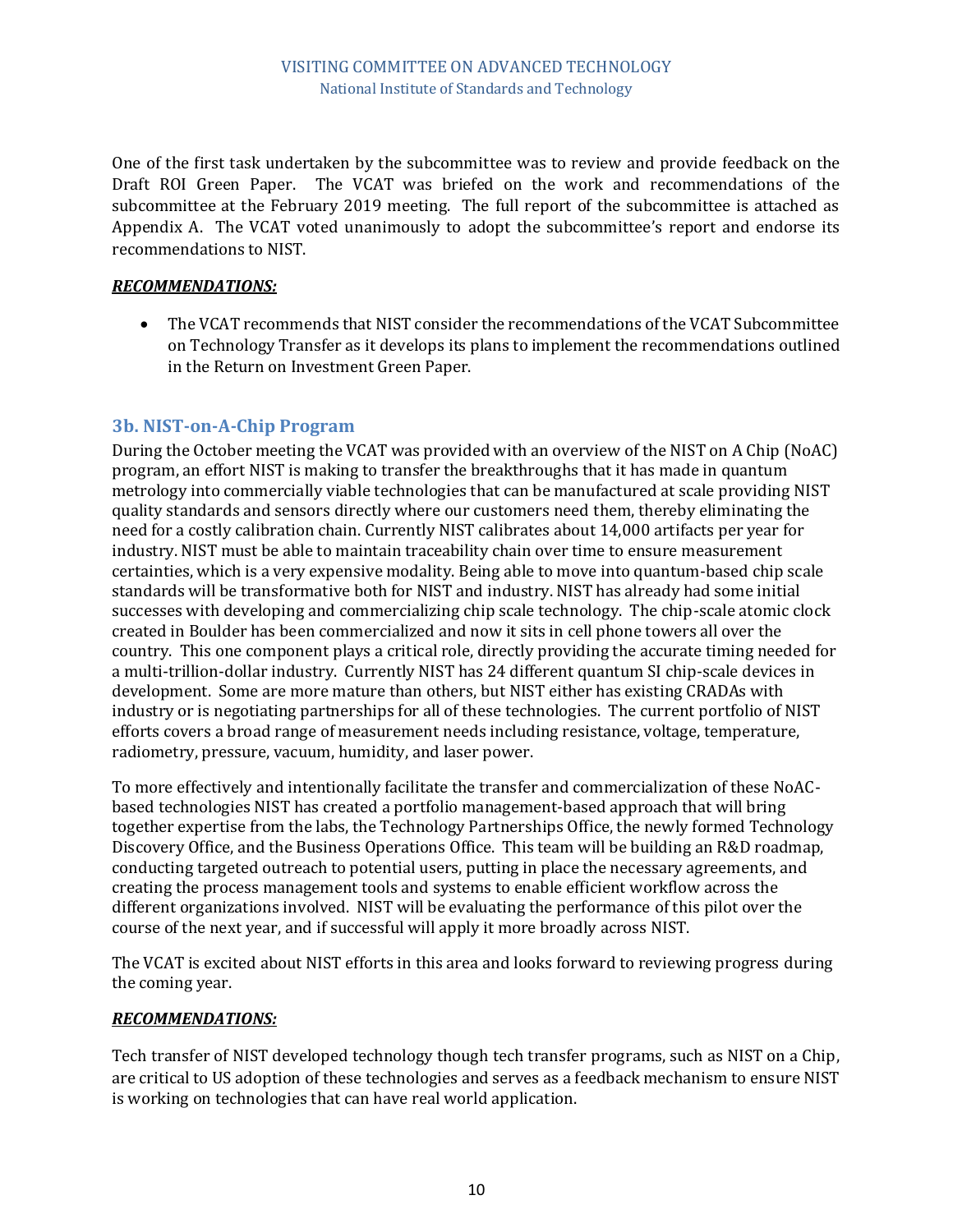#### **4. NIST Facility Needs and Ongoing Renovation Projects in Gaithersburg and Boulder**

In 2018 the VCAT was briefed on the state of NIST's physical infrastructure, NIST's ongoing renovation projects in both Boulder and Gaithersburg, and the master site plans for future construction projects. The VCAT was pleased to see that 2018 enacted budget for NIST provided the necessary funds to complete the renovation of the Radiation Physics building in Gaithersburg. However, the VCAT remains extremely concerned with the deteriorating infrastructure in both Boulder and Gaithersburg. The \$40M requested for construction and renovation of facilities in the President's FY 2019 budget is woefully inadequate. The majority of NIST's facilities were constructed in the sixties and decades of deferred maintenance due to chronically low renovation and repair budgets have led to accelerated facility deterioration.

The long-term facility renovation plans presented to the VCAT for the Boulder and Gaithersburg campuses are sound. The VCAT strongly urges Congress to provide funding at a level that can both support substantial progress in ongoing NIST Construction projects as well as provide adequate funding for maintenance and major repairs. Based on the current facility footprint it is estimated that NIST should be spending close to \$120 M a year to keep up with facility maintenance costs., and to complete a major portion of ongoing renovations in Boulder, an additional \$69M in FY2019 would allow NIST to complete renovation of Wing 5 in Boulder.

#### <span id="page-15-0"></span>**5. NIST Budget**

|                                  | <b>FY 2018</b><br>Enacted | <b>FY 2019</b><br>President's<br><b>Budget</b><br><b>Request</b> | <b>FY 2019</b><br>House<br>Mark | FY 2019<br>Senate<br>Mark |
|----------------------------------|---------------------------|------------------------------------------------------------------|---------------------------------|---------------------------|
| <b>STRS</b>                      | \$724.5                   | \$573.4                                                          | \$720.0                         | \$724.5                   |
| Laboratory Programs              | 628.0                     | 516.6                                                            | 647.7                           | 628.0                     |
| Corporate Services               | 17.3                      | 11.6                                                             | 17.3                            | 17.3                      |
| Stds Coord & Special Pgms        | $79.2$ *                  | 45.2                                                             | 55.0                            | 79.2                      |
| <b>ITS</b>                       | \$155.0                   | \$15.1                                                           | **<br>\$145.0                   | \$155.0                   |
| Hollings Mfg Ext Partnership     | 140.0                     | 0.0                                                              | 140.0                           | 140.0                     |
| Manufacturing USA                | 15.0                      | 15.1                                                             | 5.0                             | 15.0                      |
| <b>CRF</b>                       | \$319.0                   | \$40.5                                                           | \$120.0                         | \$158.0                   |
| Construc & Major Renovations     | 255.0                     | 0.0                                                              | <b>TBD</b>                      | 94.0                      |
| Saf, Cap, Maint & Maj Repairs    | 64.0                      | 40.5                                                             | <b>TBD</b>                      | 64.0                      |
| <b>Total, NIST Discretionary</b> | 1,198.5                   | 629.0                                                            | 985.0                           | 1,037.5                   |

#### **NIST Budget (Dollars in Millions) (Under Continuing Resolution)**

\* Includes \$2.2M Baldrige Performance Excellence Program funding.

\*\* With \$2M recission of prior year unobligated balance.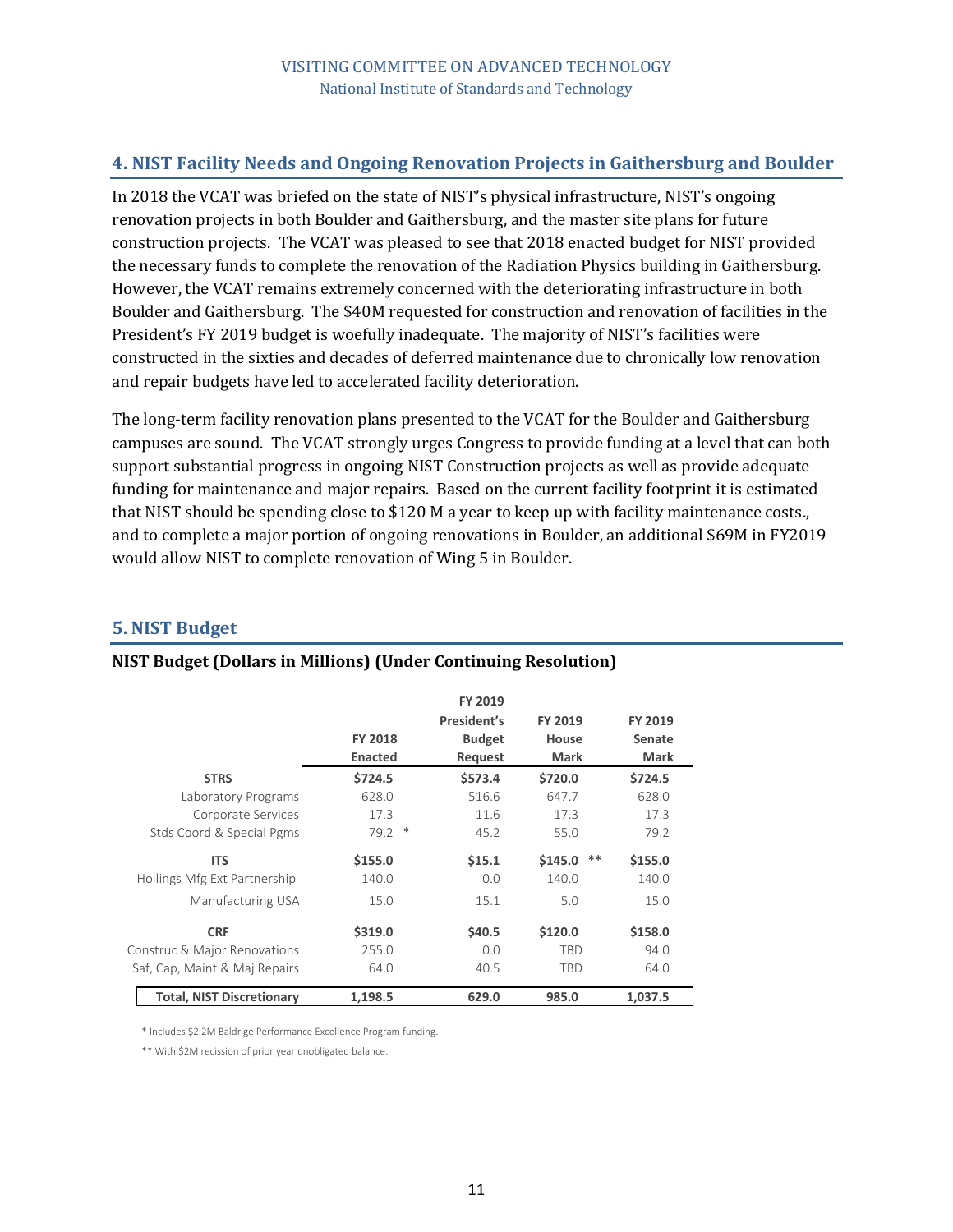The VCAT was briefed on the FY 2019 President's Request for NIST and updated on budget discussions with Congress. Unfortunately, no progress has been made on the enactment of a 2019 budget at the time of this report. The VCAT again offers the following observations:

- Operating on continual resolutions for prolonged periods of time makes planning difficult and as no new programs can be initiated. It makes it extremely difficult to meet increasing demands from stakeholders in industry and across government.
- As the VCAT has noted in the past NIST is under resourced compared to the increasing number of important measurement and standards challenges it must address in areas like quantum science, AI, cybersecurity, IoT, etc. that will directly impact the future competitiveness of the U.S. With a  $47:1$  return on investment<sup>1</sup>, adding resources to NIST is sound long-term investment for the U.S.
- The Committee is concerned about the decreasing support for the NIST infrastructure and facilities. As previously noted, recommended support for facility maintenance is more than double that in the FY 2019 Budget Request. Without adequate support, NIST facilities will fall further into disrepair, undermining the science and engineering work of the NIST staff and causing increased safety risks. The Committee also notes that it is likely that repair and maintenance funds are needed but also funds for renovation to bring in the latest technologies and methods. Without additional funds, resources will be increasingly pulled from programmatic resources, compounding the already steep cuts outlined in the FY2019 request.
- In our experience, uncertainty and the threat of decreasing resources is likely to cause highperforming staff to look for other opportunities. Because of this, the Committee is concerned about attrition of NIST's outstanding research staff, which is so critical to its success and mission delivery. In addition, since NIST's exceptional scientists are a significant recruiting tool, losing those top researchers because of budget uncertainty would likely have significant long-term effects.

The VCAT was briefed by NIST leadership on the effects of the Government Shutdown and the steps that the agency was taking to bring operations back to normal. The VCAT applauds the resilience that NIST has shown during this unfortunate situation. Shutdowns like this are highly disruptive. For example, NIST leads US participation in critical international standards setting forums and events for technologies such as 5G. Failure of the US to engage in a timely manner could result in US industry, economy and national security being significantly disadvantaged vs. foreign competitors and adversaries. We recommend that critical engagements be identified and permitted under policy and statute to continue during government shutdown periods.

 $\overline{\phantom{a}}$ 

<sup>1</sup> <https://www.nist.gov/director/summary-nist-laboratory-economic-impact-studies>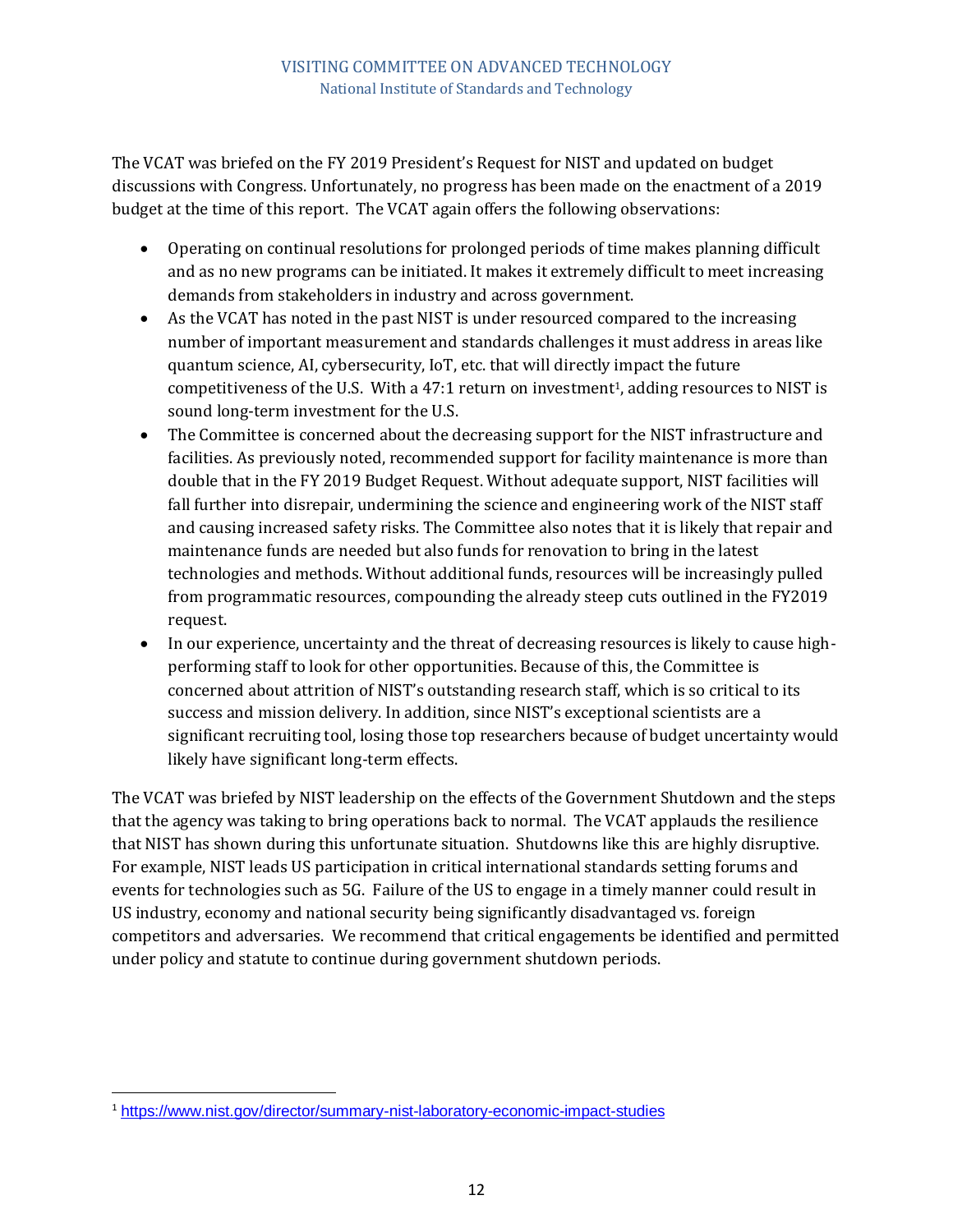### <span id="page-17-0"></span>**Appendix A**

Subcommittee on Technology Transfer NIST Visiting Committee on Advanced Technology (VCAT)

The Return on Investment (ROI) Initiative for Unleashing American Innovation is a bold move by NIST and the Department of Commerce to begin a national conversation about how to maximize the benefits of Federal investments in science and technology. NIST's goal is to remove barriers, reduce friction, and create incentives to innovation. Innovation expands the U.S. entrepreneurial ecosystem and attracts private sector investment in new products, businesses, and industries. These benefits create value for Americans and improve the human condition for people all over the world.

The VCAT Subcommittee on Technology Transfer commends NIST on a very well organized, clear draft Green Paper based on the feedback from the U.S. stakeholder community. It identifies both short-term and long-term goals, and implementation strategies that would enable these goals to be met. The Green Paper is an important contribution to NIST's efforts to develop a roadmap for increasing the outcomes from the Federal government's investment in research and development.

#### **General Comments:**

The Subcommittee believes that the overriding–and perhaps most difficult–goal of the ROI initiative is to align incentives so that all stakeholders have a strong interest in maximizing the transfer of Federally funded science and technology to the private sector.

- Companies see the potential value of accessing the significant intellectual and physical assets that Federal laboratories and universities possess in order to be able to develop new and improved products. Regrettably, companies–from small to large–often find it challenging to engage Federal laboratories and universities in technology transfer. The proposed changes detailed in the Green Paper should make it easier for the companies to obtain the benefits of Federally funded research.
- Universities believe that formal technology transfer is part of their mission to transfer the results of their research to the public for society's benefit. Universities recognize that effectively licensing inventions and building an entrepreneurial ecosystem can help regional economic development and provide jobs for graduates. Royalty revenues are returned to the inventors, and to universities to fund further research and education. Clarification of Bayh-Dole provisions will make it easier for universities to engage with companies.
- The National Competitiveness Technology Transfer Act (NCTTA) of 1989 explicitly establishes technology transfer as a mission of Federal laboratories. Execution of that mission needs to be an important part of the laboratories' performance evaluation in order to maximize the transfer of Federal laboratory science and technology to companies. The desired essential culture change is to create a more entrepreneurial, flexible environment that supports and encourages effective technology transfer. New flexible partnering models are critical for increased private sector engagement with the Federal laboratories. These models should be crafted after there is clear articulation and consensus on what the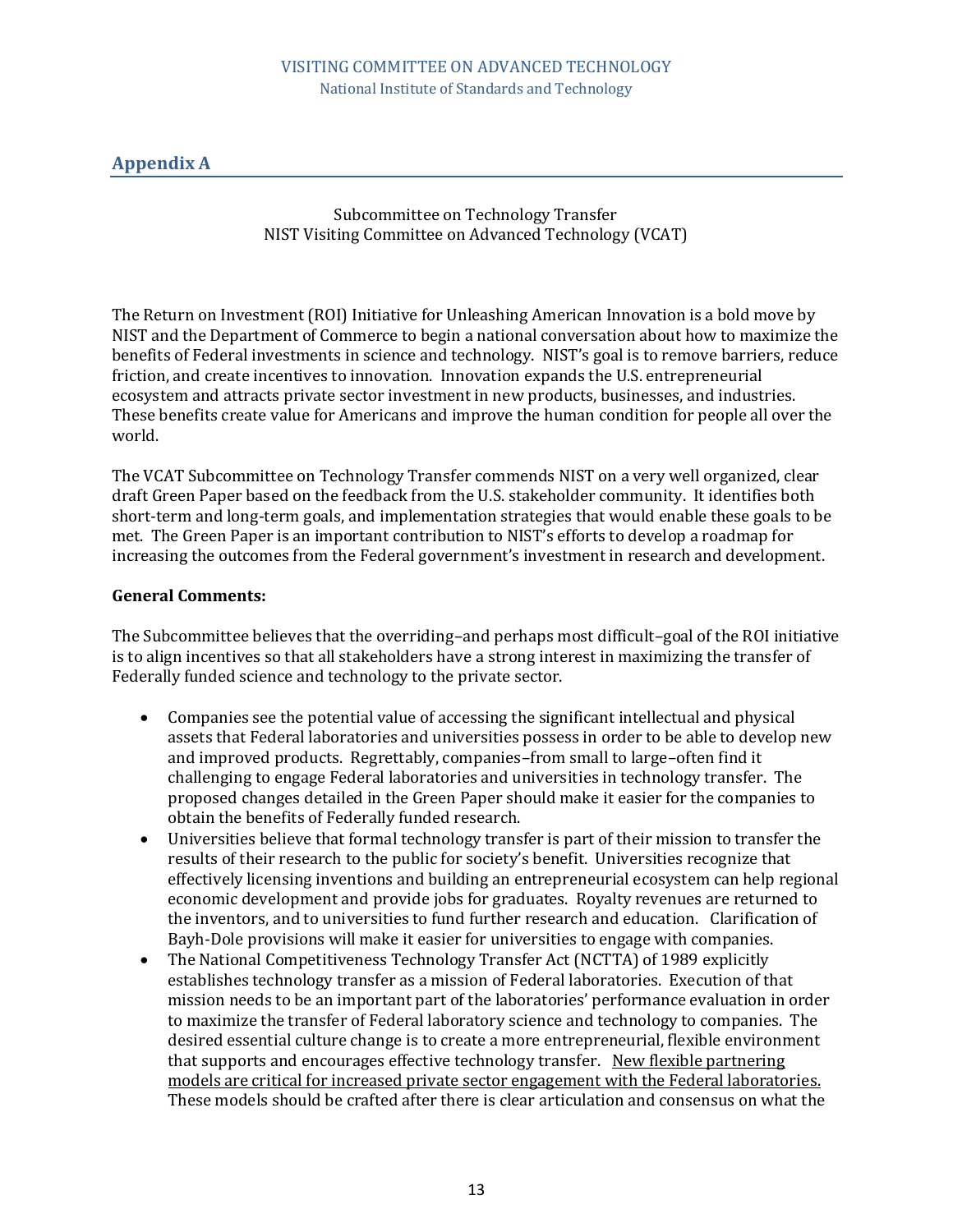intended outcomes from these new approaches should be and should be consistently adopted across the Federal laboratory system.

Equally important, Federal laboratories need to create a more entrepreneurial environment. In recent years, universities have recognized that to do technology transfer well, they must embrace and encourage entrepreneurial activity at all levels of the organization. In tandem, they have learned how to manage both individual and institutional conflicts of interest. Federal laboratories should do the same: develop Federal employee educational entrepreneurship programs, encourage entrepreneurial activity and manage conflicts of interest. Most Federally funded technologies are very early stage and inventor participation in transferring the technology to the private sector is critical to successful technology development. If the Federal Laboratories can develop a flexible mechanism to enable inventors to be actively involved in technology transfer, there would be a much higher return on investment of our Federal research dollars.

#### **Priorities:**

The Subcommittee felt that the following proposed actions should be the highest priority to address:

**1. Strategy 1. Identify regulatory impediments and administrative improvements in Federal technology transfer policies** 

**Intended Action 6 – Strengthen Technology Transfer at Federal Laboratories.**

- **a. The Secretary of Commerce must have authority to issue regulations and implement policies government-wide, under Stevenson-Wydler.**
- **b. The Secretary of Commerce needs to confirm the mission requirement for all Federal entities engaged in research and development to contribute to US innovation.**

The Subcommittee unanimously believes this Intended Action is the most important priority. The Federal R&D agencies must truly believe that effective technology transfer is a priority for the country and make strategic cultural changes to show their commitment. The ability of these entities to make this cultural change will be the driver of success. Prior, good faith efforts to fundamentally change how Federal laboratories engage with outside groups have failed due to the lack of support and flawed approaches to garner such needed support. Failure to achieve cultural change and buy-in will undermine or, at the very least, dilute the potential impact of the other Intended Actions.

- **2. Strategy 3. Build a more entrepreneurial R&D workforce.** 
	- **a. Intended Action 11 – Technology Entrepreneurship Programs.** 
		- **i. Establish government-wide technology entrepreneurship programs at all Federal R&D agencies.**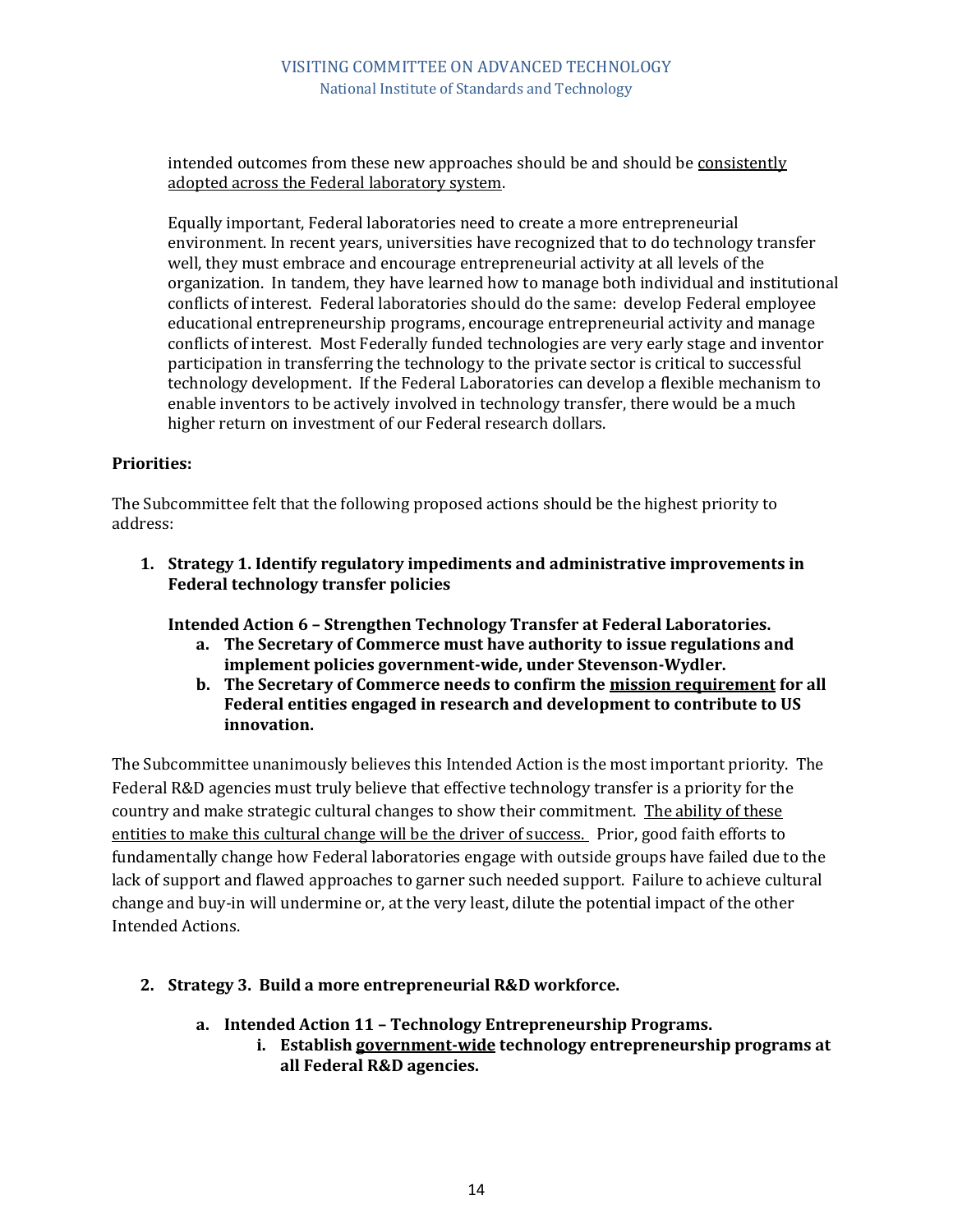The Subcommittee believes that enthusiastic and genuine support by Federal laboratory leadership is critical to the success of changing the culture of the Federal laboratories to be more entrepreneurial. We recognize that a program like iCorps, for example, requires a significant time commitment of researchers, and therefore recommend that a system-wide iCorps-lite program be developed and implemented. We encourage synergistic partnerships between the Federal laboratories and academia in leveraging the entrepreneurial programs already mature at some universities.

#### **b. Intended Action 12 - Managing Conflicts of Interest.**

**i. Authorize scientists and engineers at Federal Laboratories to engage in entrepreneurial activities that support technology transfer and commercialization. Implement harmonized and consistent requirements for managing conflicts of interest.** 

The Subcommittee believes the country will see a much better return on their Federal research dollars if Federal laboratory researchers can help transfer their technology to industry. They should be able to receive a financial benefit for their inventive contributions. The Subcommittee also recognizes that while it may seem easier to prohibit rather than manage conflicts of interest (as is currently the case), prohibition merely dissuades entrepreneurial initiative and leads to inefficient or ineffective technology transfer. The Federal government should therefore develop balanced conflict of interest requirements and systems to manage conflicts in a transparent way, and all agencies must agree to the same requirements and systems. Many Universities have developed robust conflict of interest management systems that can be used as models to develop Federal laboratory conflict of interest requirements/systems. Actions 11 and 12 go hand-in-hand and must be addressed at the same time.

- **3. Strategy 2. Increase Engagement with Private Sector Technology Development Experts and Investors.** 
	- **a. Intended Action 8 -- Streamline Partnership Mechanisms.** 
		- **i. Implement streamlined, transparent, and balanced partnership agreements.**
		- **ii. Develop cross-agency consistent and balanced indemnification terms.**

The Subcommittee believes that the best way to increase engagement with the private sector is for the Federal laboratories to be able to move quickly with minimal transaction delays. While large firms have a bevy of lawyers, small firms do not, and they typically cannot afford to spend the time or money to negotiate with the Federal laboratories. The private sector is very clear that transactional delays hinder potential partnerships. The Federal laboratories need to have greater creativity and flexibility at the local level to tailor specific licensing terms to a particular situation. The Subcommittee recognizes that each Agency engages with the private sector differently; this makes it very difficult for private sector partners because there is no government-wide consistency. Harmonized, pre-determined indemnification terms, clear and consistent terms for company trade secret protection, etc. for all Federal laboratories will help decrease transaction time.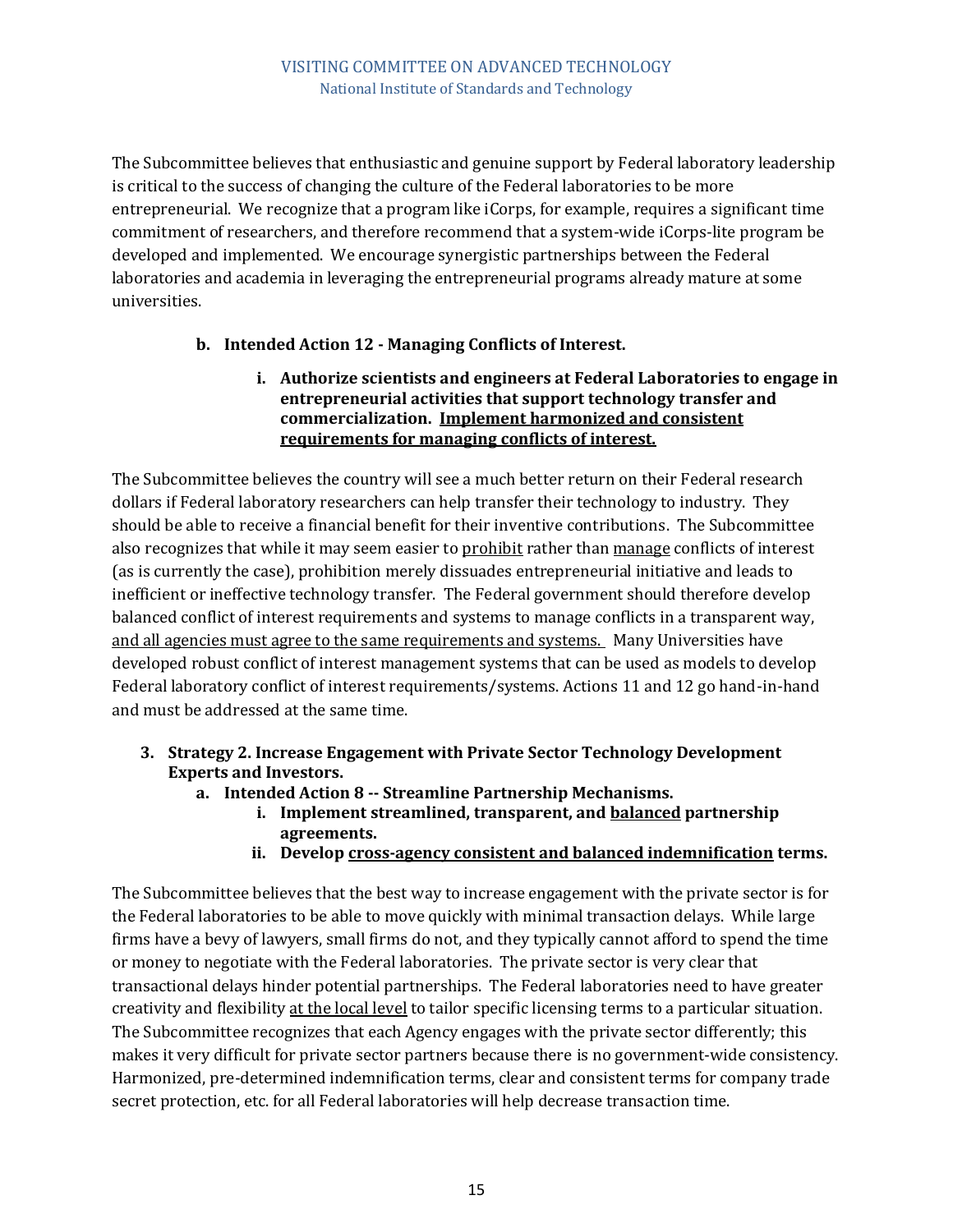#### **b. Intended Action 9 -- New/Expanded Partnership Mechanisms.**

As mentioned above, industry partners will greatly appreciate any/all mechanisms that will speed up and simplify the establishment of partnership agreements. We encourage all interested parties to meet and discuss desired outcomes for any new partnering agreements, and then seek to develop agreements that are consistent with these motivations. Too often, one party creates agreements without the other side's input and this unnecessarily delays collaboration opportunities.

#### **c. Intended Action 10 -- Technology Maturation Funding.**

The biggest challenge for university and Federal laboratory technology transfer is that many technologies are considered to be "too early stage" for companies to take on. The ability of Federal laboratories to locally deploy flexible government funding to accelerate technology maturation will increase technology transfer–and the return on investment--to the private sector. Many universities are establishing such funds and the Federal laboratories should follow suit.

#### **Noteworthy Intended Actions:**

The Subcommittee supports:

- Intended Action 1 -- Government Use license
- Intended Action 2 -- March-In Rights
- Intended Action 13-15 Reporting Systems. With respect to Intended Action 15, we encourage NIST to work with Association of University Technology Managers (AUTM) to coordinate and expand upon AUTM's ongoing efforts to establish metrics and benchmarks.

#### **Concerns:**

**Intended Action 3 – Preference for U.S. Manufacturing.** Expansion of the preference for U.S. manufacturing to nonexclusive licenses is of concern to the Subcommittee. In general, we are skeptical that this will increase U.S. competitiveness. We understand, and are supportive of, encouraging manufacturing in the U.S. However, the additional requirement of substantial U.S. manufacture to nonexclusive licenses will discourage nonexclusive licensing of widely used, ubiquitous technologies by multinational or non-U.S. companies. We want to encourage such companies to recognize university and Federally owned patents and to take nonexclusive licenses- and pay royalties to the U.S. entity--to patents as appropriate. In many cases, broad, worldwide dissemination of technology will be in the best interest of America and will provide economic growth and robust competitiveness. Some universities are already finding companies choosing to license competing, non-government funded technologies to avoid the U.S. manufacture requirements. If these requirements are extended to nonexclusive licenses, university technology transfer may be detrimentally impacted.

The Subcommittee feels that **Intended Action 4 – Software Copyright** needs to be clarified as to whether or not this is intended for the Federal laboratories only or also includes universities. Most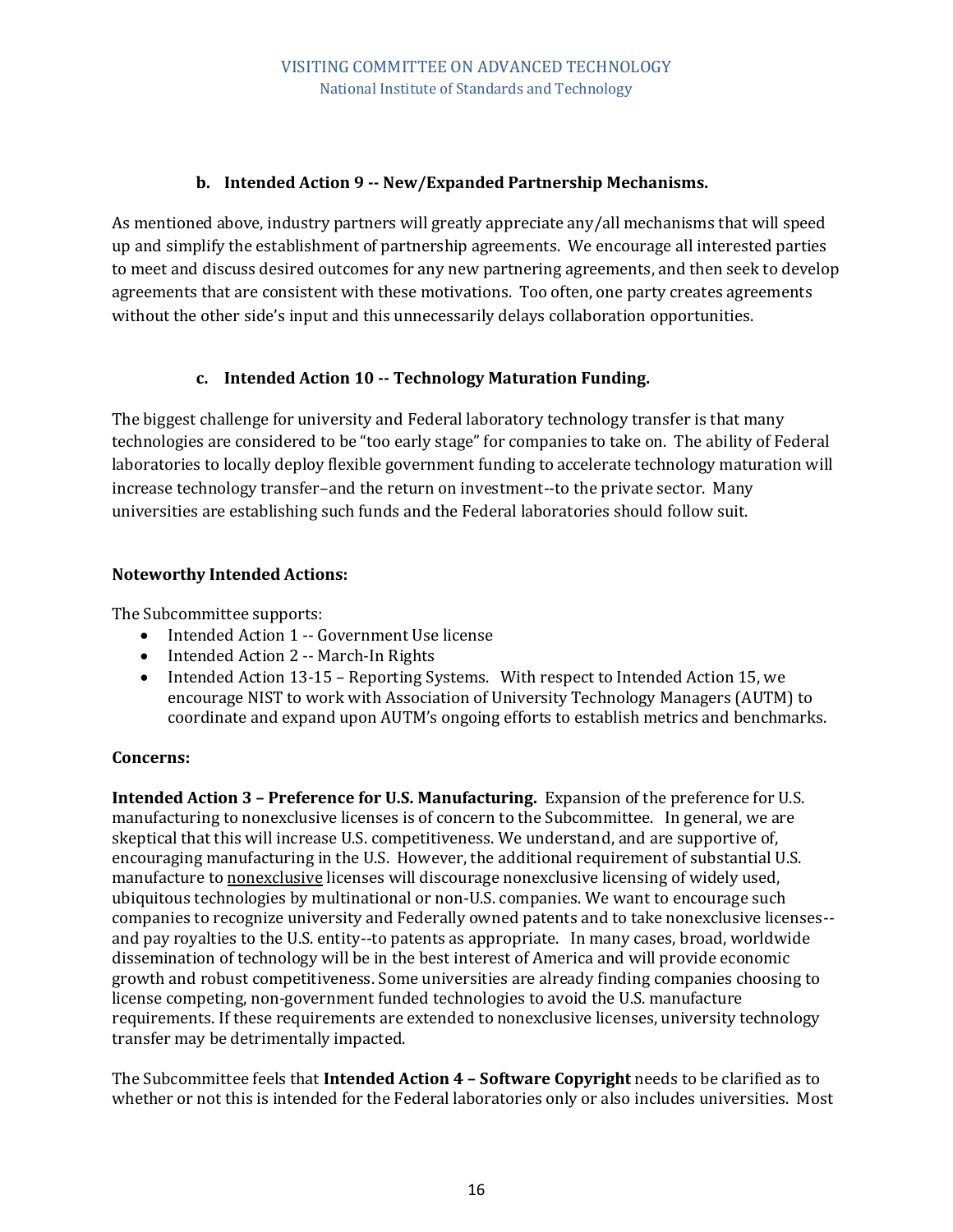universities have copyright policies that allow for copyright protection, notwithstanding Bayh-Dole. This Action may be more useful to the Federal laboratories to enable them to license copyrighted software. Additionally, today, Government Owned Contractor Operated (GOCO) laboratories are able to assert copyright and license software with the approval of the Federal funding agency. To achieve maximum impact from Federally funded software, we recommended that the GOCO laboratories be authorized to assert copyright and license software without case-by-case agency approval under a process similar to that for electing title to patentable inventions.

The Subcommittee believes that **Intended Action 8 – Streamline Partnership Mechanisms**  should be applied to the Federal laboratories only; we do not see a need to modify Bayh-Dole. The Subcommittee further believes that the Federal laboratories should retain local control of negotiating financial terms for license agreements to maximize flexibility and responsiveness to partner needs.

#### **Additional comments:**

Several of the private sector Subcommittee members feel that it is difficult to easily identify the capabilities and assets available at the Federal laboratories. While the Federal Laboratory Consortium (FLC) provides a mechanism for publicizing Federal laboratory technologies, the private sector often does not have the time to search technologies on the website. One suggestion was to have a "concierge," or explore other ways to expand and make it easier for companies to understand what the laboratories have to offer.

We note Federal laboratories are very different from universities and to compare technology transfer metrics (especially royalties) between the two sectors may not be reasonable.

We encourage universities and Federal laboratories to continue to develop exclusive and nonexclusive licensing programs in the public interest, always with the goal of increasing the probability of commercialization by the private sector.

The Subcommittee appreciates the opportunity to comment on the draft Green Paper. We suggest communicating real results from the proposed actions to industry, universities, and the Federal laboratories through workshops and progress reports so that the public knows that the final Intended Actions are being taken, and not just sitting dormant as a report. We look forward to hearing about NIST's success in bringing about a greater Return on Investment of our Federal research dollars.

Respectfully submitted,

The Subcommittee on Technology Transfer NIST Visiting Committee on Advanced Technology